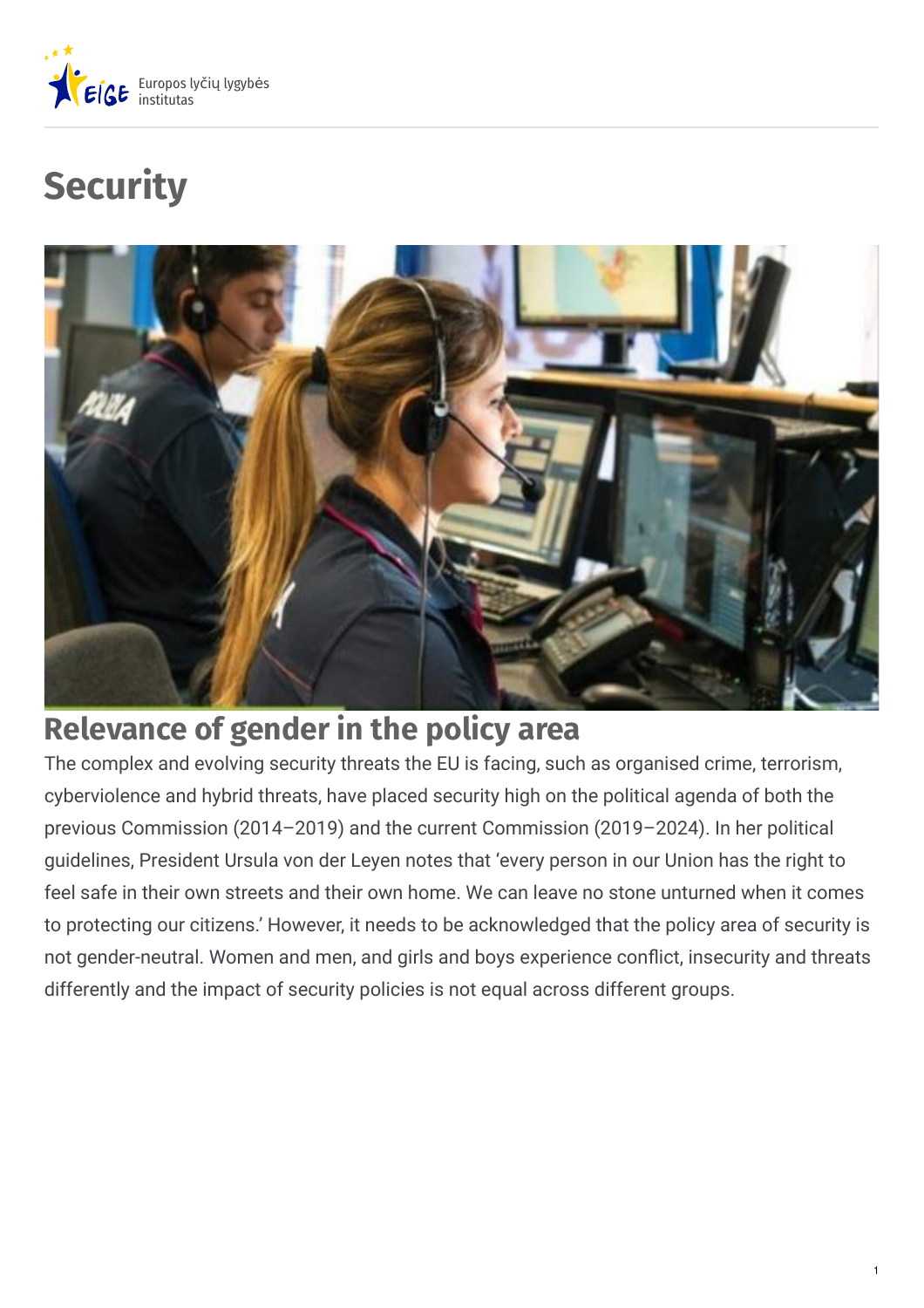A gender analysis of the EU's main **internal security priorities**, which include tackling terrorism and violent extremism, organised crime and cybercrime, reveals important gender differences. For example, women are typically understood as passive victims of violent extremism, even though they have long been active in this field. Women have always been important actors in preventing and countering radicalisation and violent extremism. Just like men, women can also be sympathisers or supporters involved with groups engaged in terrorism and violent extremism. In terms of organised crime, the available data suggest that the majority of perpetrators are men. Even though some women also play a role in criminal activities, there remains a lack in academic literature and other studies of examination of women's involvement. Estimates suggest that more women than men in the EU have experienced cyberviolence, while the perpetrators are typically men. Yet, as is the case with organised crime, little is known about the women who do engage in cyberviolence.

The approach to securing the external borders of the EU and to border control has largely been gender-neutral. In response to the increased migrant flows in 2015 and 2016, the EU's approach to migration has been mainly 'securitised', stressing border management and disincentivising irregular migration. Although women make up approximately half of the population on the move and there is strong evidence as to their increased vulnerability during their journey as migrants, official reports pay little attention to this group of people and to the impact of gender on women's experiences in dealing with the migration and asylum system. On the few occasions that women enter the conversation, they are often framed as victims of trafficking, crime and sexual exploitation.

**External security** remains one of the dominant features of this policy domain, and it is most often concerned with issues of armed conflict, the neighbourhood and terrorism. These are often seen as the root causes of security threats, including forced displacement, border security and political violence. In discussions about armed conflict, women are often overlooked even though they are disproportionately affected. A number of studies have found that violence against women, including sexual violence as a weapon of war, is prevalent in situations of armed conflict. In times of social and political unrest, women and girls are particularly vulnerable to sexual violence, sexual exploitation and trafficking in human beings.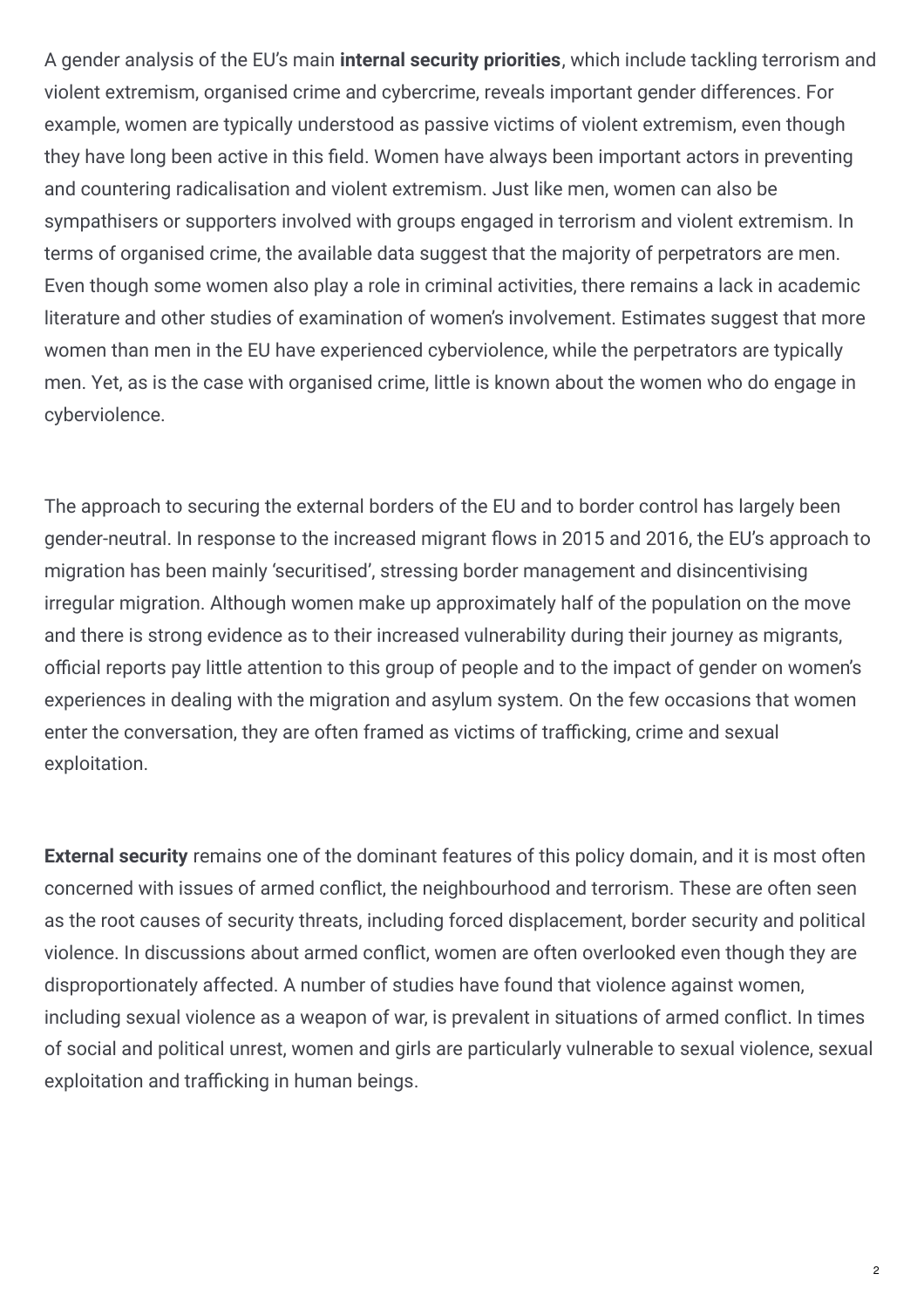In order to develop a more inclusive security agenda that takes into consideration the needs, interests and priorities of different groups of women and men, and girls and boys, a gendersensitive approach is needed. Mainstreaming a gender perspective in the field of security requires citizenship, human rights, engagement, inclusion and representation to be taken into account as an integral part of the wider security discourse.

Persistent gender inequalities still hamper women's contribution to the security field. This brief focuses on the EU's internal security policy and highlights some of the following main areas of gender inequality:

- **1** gender, terrorism and violent extremism,
- **2** gender and organised crime,
- **3** gender and cybercrime,
- **4** under-representation of women in the security sector,
- **5** lack of available, reliable data disaggregated by sex and of gender statistics,
- **6** securitising women's rights

#### **Gender inequalities in the policy area Gender, terrorism and violent extremism**

The terms 'terrorism' and 'violent extremism' are frequently used interchangeably. There is no consensus on the definitions of terrorism and violent extremism, nor is there a consensus on the distinction between the two. The European Commission emphasises that terrorism and violent extremism are not linked exclusively to any one religion or political ideology.

Terrorist groups have become more sophisticated in the way they use the internet and social media to engage and recruit women and men, in particular through mentorship and mobilisation. Women tend to be more vulnerable to online recruitment and there are important gender differences in how women and men are targeted online. For example, the Taliban uses messages targeting mothers, encouraging them to support their sons in joining the insurgency and calling on mothers of insurgents to be proud of their sons' sacrifices. The online propaganda of the terrorist organisation "Daesh" (known also as the Islamic State or ISIS) targets women through pink and purple backgrounds with pictures of landscapes and sunsets, while in the same publication, images of fighting and brutality are used to target men.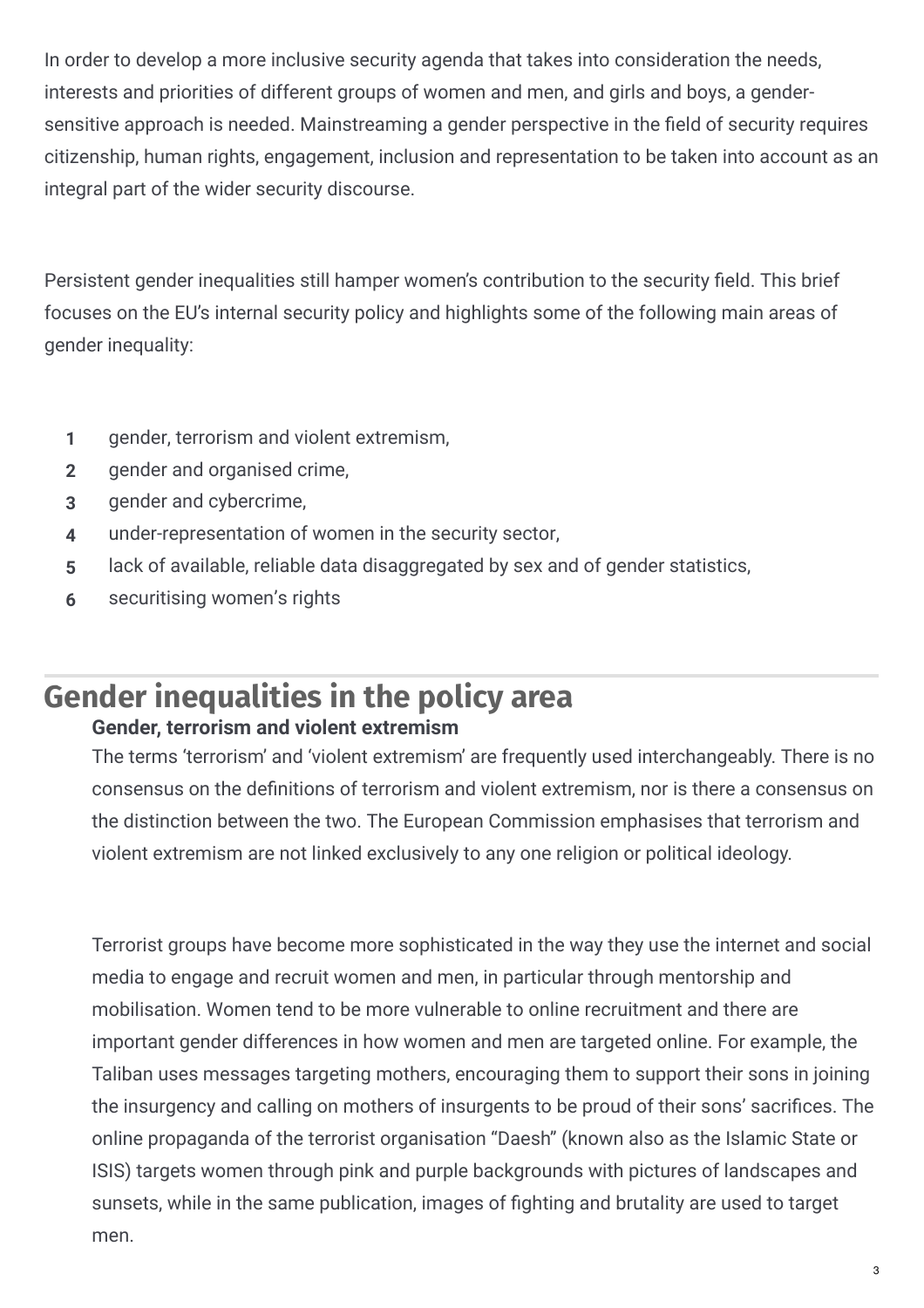While the motivations of men terrorists are less questioned as it is assumed that they are dedicated to a cause and prepared to use violence to achieve their goals, the motivations of women terrorists, and in particular women suicide bombers, are frequently the subject of investigation. Some examples of women's motivations include a search for identity and belonging, or for respect and honour in ISIS land, a sense of moral duty, a desire to live under Sharia law, a sense of adventure, the prospect of marriage, offers of salvation for women who have violated gender norms or a quest for revenge.

The European Parliament study on women in jihadist movements suggests that women have taken up variety of roles: from the traditional role of wives and mothers by raising their children in line with the jihadist ideology to professional roles as doctors and providers of medical assistance to the wounded, and as recruiters and fundraisers. Although men seem to dominate the planning and perpetration of violent attacks, women also carry out militant operations themselves, including suicide attacks. In fact, women are increasingly assuming operational roles in jihadist terrorist activities. In 2018, women accounted for 22 % of those arrested on suspicion of involvement with jihadist terrorism-related activities (compared to 16 % in 2017 and 26 % in 2016).

Because women do not fit the stereotypical image of a terrorist, using them as suicide bombers, for example, may be a strategic choice by leaders of terrorist groups. Women are less likely to provoke suspicion and are more likely to successfully pass security measures. As they are less likely to occupy top positions in the terrorist movements, women suicide bombers are considered more dispensable than their male counterparts. Women suicide bombers also bring in more recruits for the terrorist cause, by shaming men for letting women do the fighting. Women's participation in militant missions increases fear as it fortifies the perception that no one is safe when 'even women' are ready to commit acts of violence.

Women engaged in militant operations also receive greater media attention. The level of media interest in women engaged in Islamic terrorism is indicative of the way assumptions about gender roles permeate society's understanding of women's engagement with political violence. For example, the 2019 high-profile case of Shamima Begum, a young British woman who travelled to Syria to join ISIS at the age of 15, highlights the complexity of this issue where individual women are both victims and agents of violent extremism.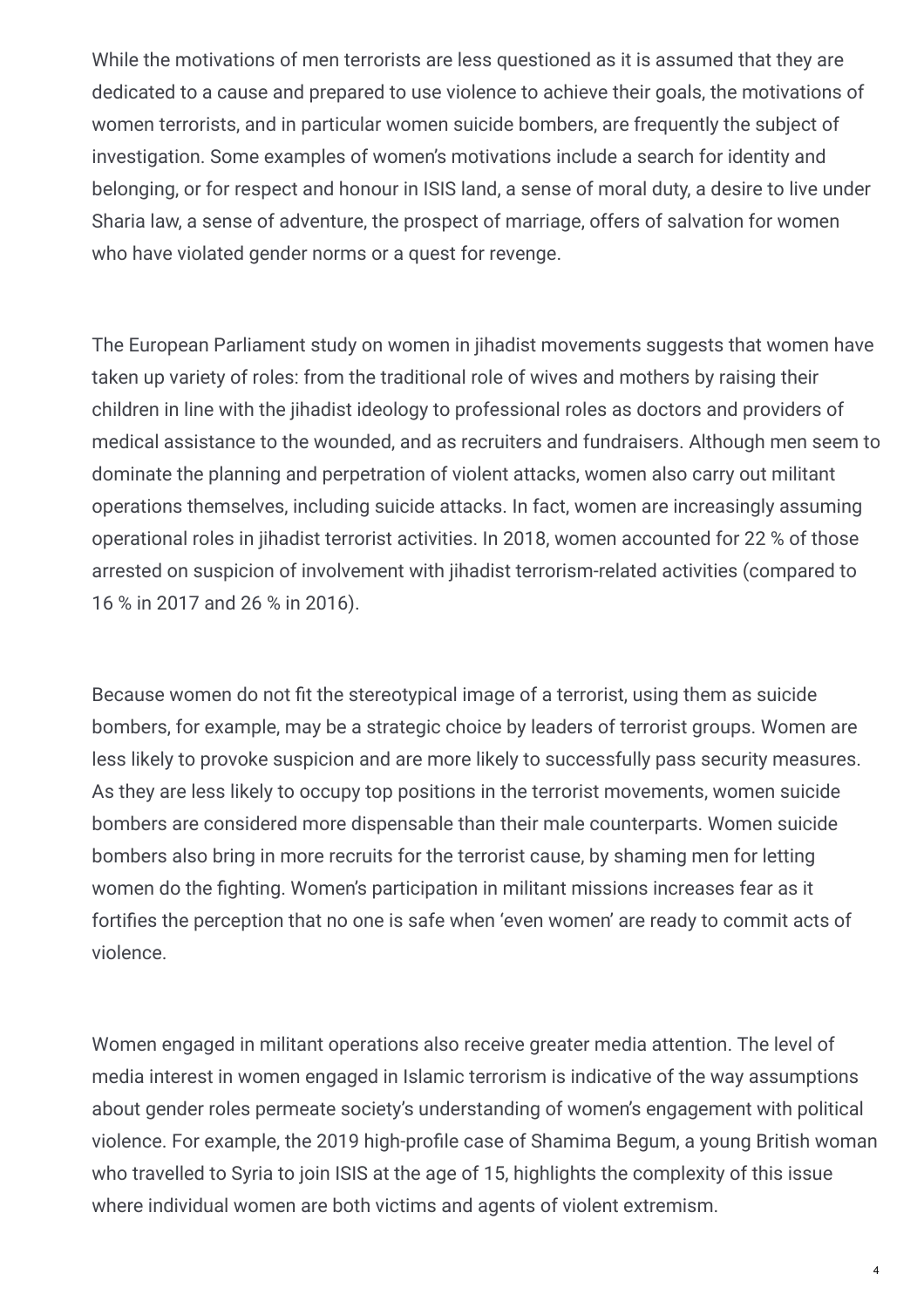Women have always been important actors in preventing and countering violent extremism (PVE/CVE) at all stages of prevention (with mothers on the front line of prevention), early intervention (women as gatekeepers) and 'deradicalisation'. Their full participation at all levels of decision-making in the design and implementation of PVE and CVE contributes to the effectiveness and sustainability of these efforts. However, the United Nations (UN) Women's guidance note on gender mainstreaming principles, dimensions and priorities for PVE suggests that current PVE programmes remain largely unresponsive to gender equality considerations, with few programmes focusing on women, with limited scope and lacking funding.

#### **Gender and organised crime**

Women are frequently the victims of the worst forms of organised crime. For example, trafficking for sexual exploitation, as the most commonly reported form of trafficking of human beings in the EU-27 (65%), disproportionately affects women and girls. In 2015 and 2016, 95 % of registered victims of trafficking for sexual exploitation in the EU were women and girls. Around one quarter (15 %) of registered victims in the EU-27 were trafficked for labour exploitation, and 80 % of those were men. In certain sectors, such as domestic work, the victims are predominantly women. In the case of trafficking for other forms of exploitation 68% were female.

However, women are not only victims of organised crime, but also take part in the criminal world at various levels. In fact, there is no area of criminal activity from which women are fully excluded, including drug trafficking, extortion, money laundering and human trafficking. The role of women in serious and organised crime was initially described primarily through kinship and (romantic) relationships with male criminals, as girlfriends, wives, mothers and daughters, pointing to women's passivity and victimisation. However, since the late 1990s, police agencies and researchers alike across the world have been pointing out women's more visible presence in transnational organised crime networks, in particular trafficking in human beings, not only as supporters within male-dominated criminal networks but also as bosses of their own networks.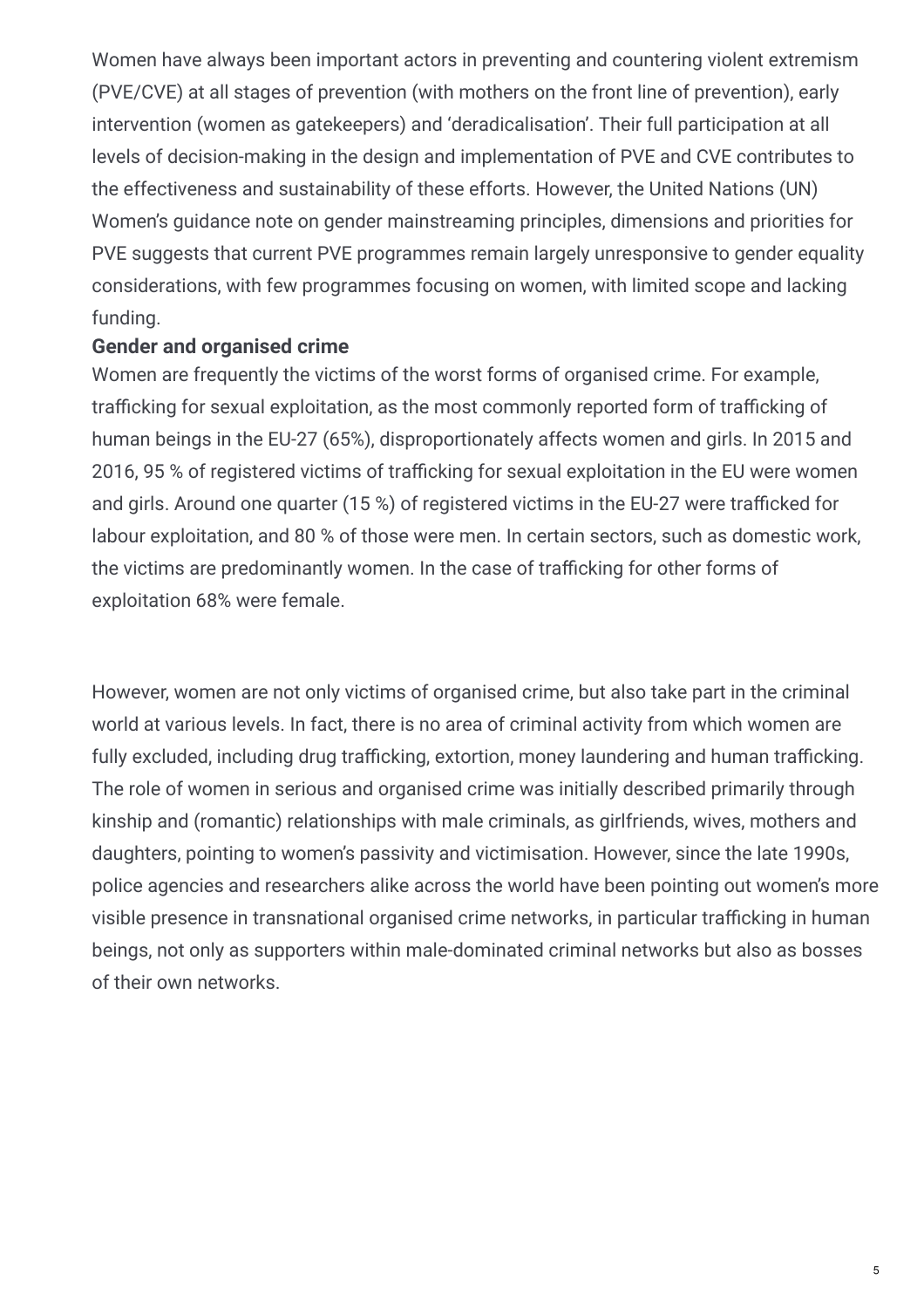The available data on crime suggest that women's involvement in human trafficking is higher than for other types of crime. According to the UN Office on Drugs and Crime (UNODC) on the global picture, women constituted more than 35 % of a total of 6 370 people prosecuted for human trafficking and 38 % of a total of 1 565 people convicted. A study on human trafficking in the Netherlands classifies women's roles in human trafficking as supporters when they execute the orders of the leader or other members of the human trafficking network, as partners in crime when they have a relationship with a man who is a trafficker and cooperate with him on a largely equal basis, and as 'madams' when they assume key roles in criminal organisations, coordinating human trafficking activities.

In 2018, the UNODC published the first global study on migrant smuggling, noting that the majority of migrants smuggled are relatively young men. The study further notes that majority of those prosecuted for migrant smuggling are men. Women smugglers may perform similar tasks to men, such as recruiting migrants, carrying out logistical tasks, obtaining fraudulent documents and collecting smuggling fees. However, some tasks are mainly undertaken by women, such as provision of room and board, preparing food and caring for sick or vulnerable migrants (including children and elderly people).

In the EU, on average 19 out of 20 prisoners are men. Only 5 % of the prison population in the EU is made up of women. Women belonging to disadvantaged socioeconomic groups constitute a larger proportion of the female prison population relative to their proportion within the general community, often due to the specific challenges these groups face in society.

Globally, in 2017 men committed around 90 % of all reported homicides, and 81 % of recorded homicide victims were men and boys, with young men being particularly vulnerable in areas with gang violence and organised crime (especially relevant to the situation in the Americas). Even though the share of women and girl victims of homicide is smaller than that of men, women are continuously and disproportionately affected by intimate partner and family-related homicide (64 % of women versus 36 % of men) due to persisting gender inequalities. Out of all the victims of homicides perpetrated exclusively by an intimate partner reported in 2017 worldwide, around 82 % were women. Similarly, at the EU level, data show that in 2017, 596 women and 151 men were killed by an intimate partner, indicating that women were the victims in almost 80 % of intimate partner homicides. **Gender and cybercrime**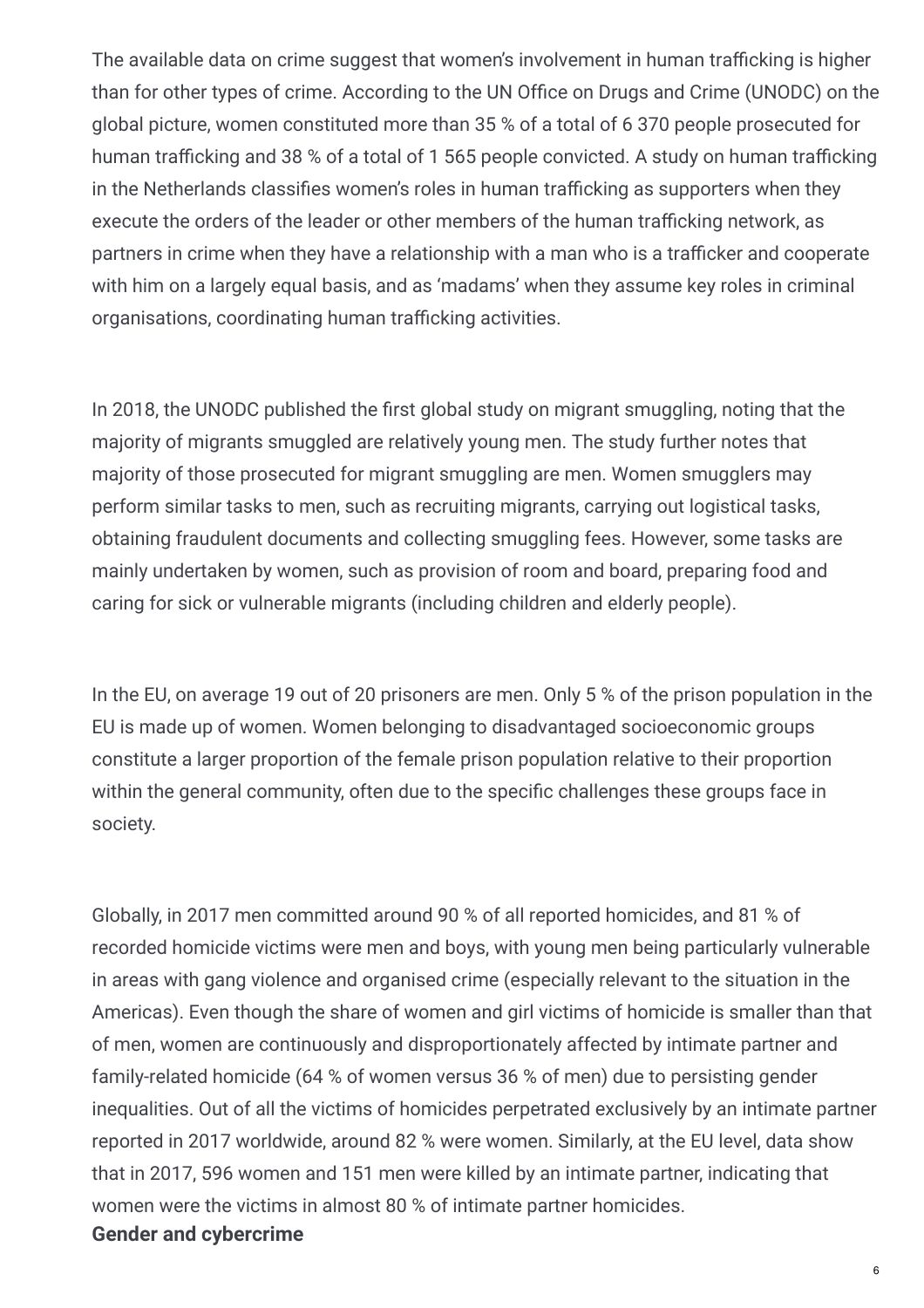Criminal acts committed online by using electronic communications networks and information systems are not gender-neutral and impact women and men differently. According to the 2019 special Eurobarometer survey on Europeans' attitudes towards cybersecurity, men are more likely to consider themselves 'well informed' about cybercrime (56 % of men compared to 46 % of women); men are more likely to believe that they are able to protect themselves sufficiently against cybercrime (66 % of men versus 57 % of women); and men are more likely to say that they have heard of resources for reporting cybercrime (25 % of men compared to 17 % of women). Women, on the other hand, consistently express greater concerns about falling victim to cybercrime. Fears related to cyberviolence are an important barrier to women's meaningful access to and usage of digital technologies. After witnessing or experiencing online hate speech / abuse, 51 % of young women and 42 % of young men (aged 15–25) in the EU hesitate to engage in social media debates for fear of experiencing further abuse, hate speech or threats.

Women and girls are far more likely to be victims of cyberviolence, including cyberstalking, non-consensual pornography (or 'revenge porn'), gender-based slurs and harassment, 'slut shaming', unsolicited pornography, 'sextortion', rape and death threats, and electronically enabled trafficking. The effects of cyberviolence on women and girls' health and social development, as well as the economic and societal impact, are devastating and long-lasting.

The European Union Agency for Fundamental Rights estimates that 1 in 10 women have experienced a form of cyberviolence since the age of 15. More young women (9 %) than young men (6 %) aged 15–24 have been a victim of online harassment (including but not limited to cyberbullying and blackmailing). Over 90% of victims depicted in Child Sexual Abuse Material are girls. EIGE's report Gender Equality and Youth: Opportunities and risks of digitalisation provides strong evidence that the objectification of women and girls through online media, peer pressure to share explicit images or sexting for fun – the contents of which are then shared without consent with the digital world  $-$  and victim-blaming are growing. With the rise of cyberstalking, cyberharassment, sexting and grooming, the definitions of which languish in legal grey areas, women and girls in particular are more vulnerable to cyberviolence than ever before.

**Under-representation of women in the security sector**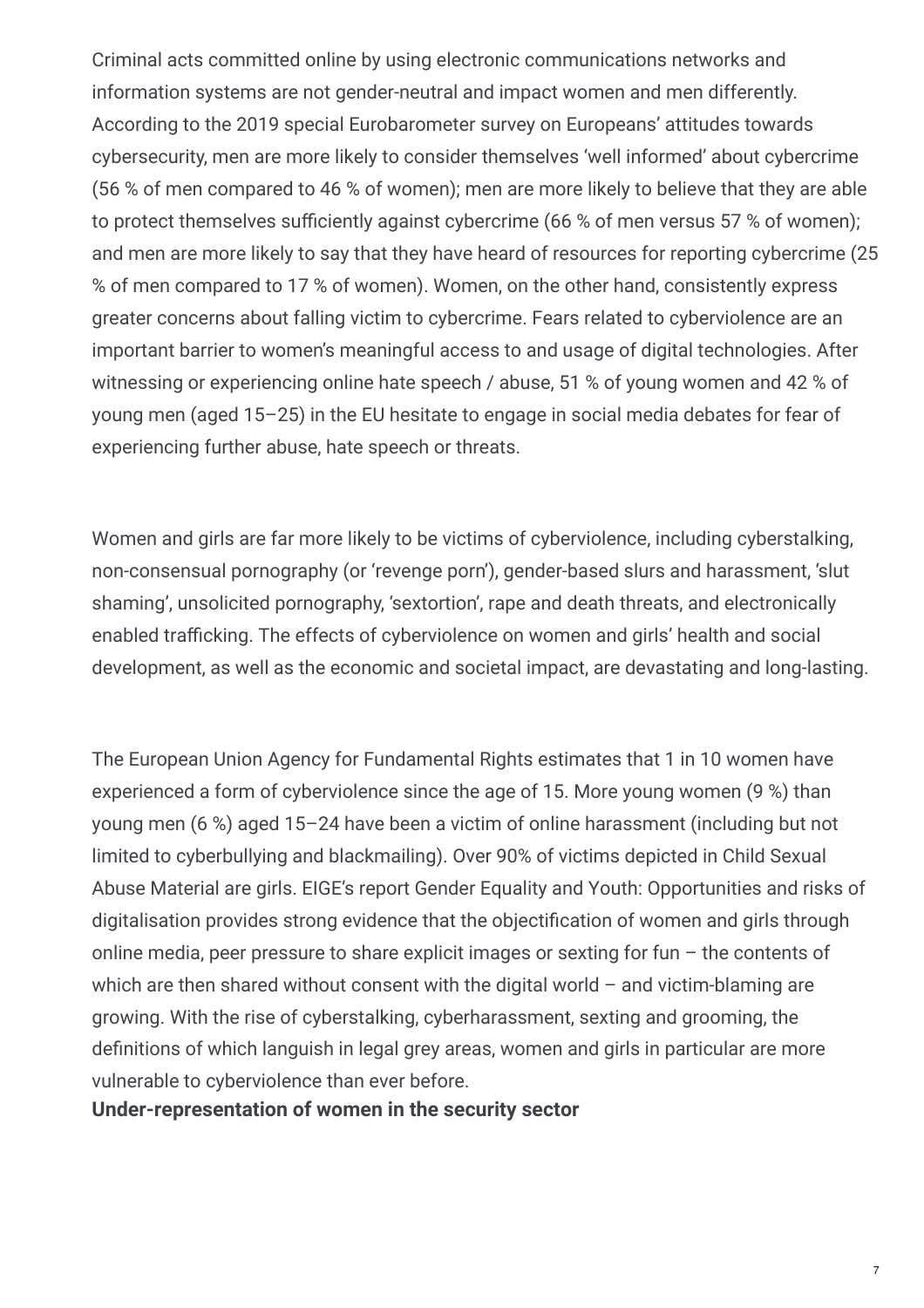Women are continuously under-represented in security sector organisations, such as the police, the border police and the army, and in security-related professions, despite research suggesting that gender balance in higher positions, both in management and in operational roles, improves business performance. Several factors contribute to the under-representation of women in the security sector. There is a gender divide in access to security-related professions and markets. This may be the consequence of the traditional exclusion of women from security-related professions and lower take-up of education leading into such professions by women due to gender bias and gender stereotypes (e.g. the perception of the security sector as unsuitable for women or the stigmatisation of women in the police or army). Further factors contributing to the under-representation of women in the security sector include a lack of flexible working arrangements that would allow women to combine work and family responsibilities, along with discrimination, gender-based violence and sexual harassment in the workplace.



#### **EU28 Senior Defence Ministers (or equivalent) May 2019**

*Source*: EIGE's Gender Statistics Database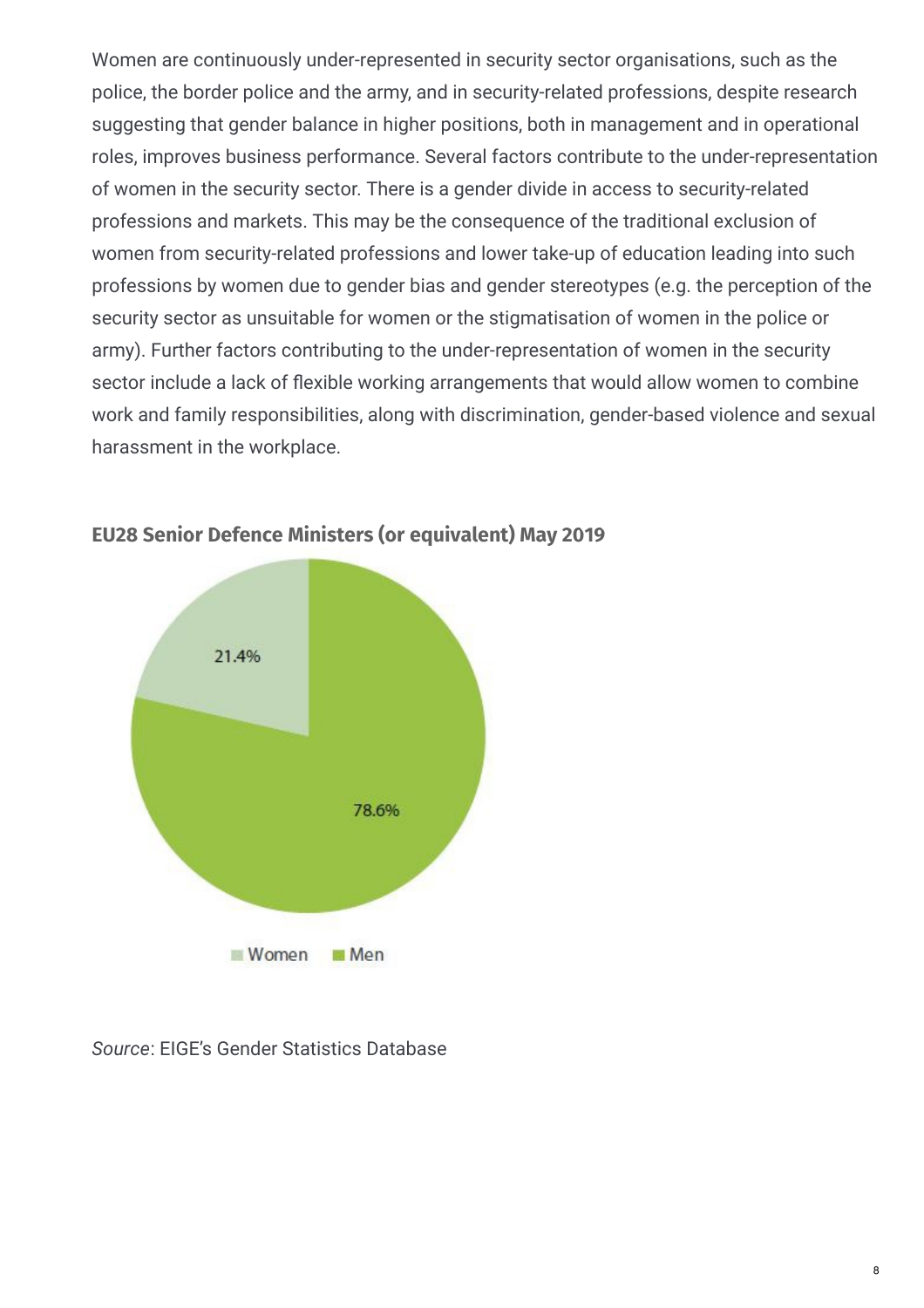Women only accounted for just over a fifth of national defence ministers in the EU in May 2019 (in Germany, Spain, France, Italy, the Netherlands and the United Kingdom), though this is still a notable shift as the role has historically been even more dominated by men. Key decision-makers in international and EU-level organisations working in the security and defence arena are predominantly men, as shown by the examples below.

- European Defence Agency. Since 1 December 2019, the head of the agency a role which forms part of the duties of the High Representative of the Union for Foreign Affairs and Security Policy / Vice-President of the European Commission – has been a man. During the term of the previous Commission, the agency was led by a woman. Nonetheless, the chief executive and the rest of the management team were all men, as indicated in the agency's 2018 annual report. **1**
- European Union Agency for Law Enforcement Cooperation (Europol). Day-to-day operations are managed by the executive director, who is a woman, and three dep‐ uty directors (all men). The management board of Europol includes representatives of each EU Member State and the European Commission. Currently (2020) it comprises 19 men and 8 women, with two positions vacant (Portugal and Romania). **2**
- European Union Agency for Criminal Justice Cooperation. The agency's college is comprised of one judge from each EU Member State. In January 2020, 9 of the 28 national members were women. The administrative director is a man. **3**
- North Atlantic Treaty Organization (NATO). Each of NATO's member states are represented on its council by a permanent representative or ambassador. In January 2020, 8 of the 29 permanent representatives were women. **4**

According to the Labour Force Survey, women accounted for just 17 % of the 'security and investigation activities' sector in 2018. To give a picture of the number of women employed by EU agencies responsible for security, in 2018 33 % of Europol's staff were women. In 2017, 42 % of the staff of the European Border and Coast Guard Agency (Frontex) were women. The European Union Agency for Law Enforcement Training (CEPOL) maintained a genderbalanced workforce in 2018, with 53 % of its staff being women. However, there is no breakdown by role or hierarchical level.

In 2017 in the EU, on average 1 in 6 police officers were women (17.7 %). Eurostat does not collect data on the gender balance in the armed forces.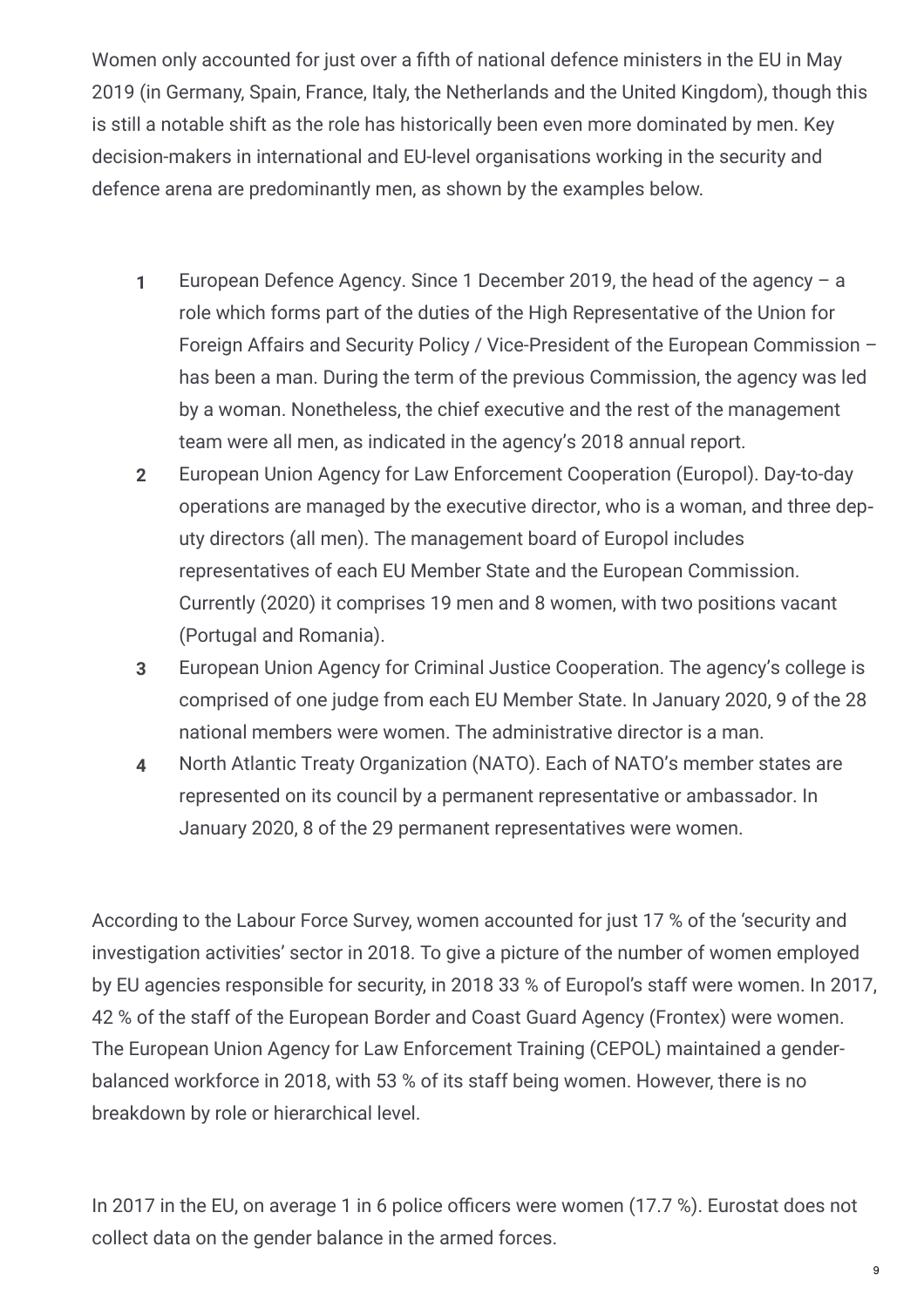NATO reports on gender perspectives in the armed forces (2014, 2015, 2016 and 2017) provide information on the gender balance in the armed forces as a whole and in the subset of active duty personnel. The reports cover all NATO member nations and partner nations – i.e. they include all EU Member States except Cyprus and Malta. The representation of women in NATO forces more broadly reached 11.1 % in 2017. This indicates an upward trend when compared to the 7.1 % share of women in armed forces in 1999. **Lack of available and reliable data disaggregated by sex and of gender statistics**

Gender statistics related to the EU internal security policy are generally sparse. The only relevant data with reasonably comprehensive coverage (by country and through time) are those published by Eurostat (e.g. in relation to sectors of employment and crime and justice statistics) and by EIGE (on government-level decision-making that can be disaggregated to focus on defence using microdata).

In relation to crime more generally, Eurostat publishes data on the numbers of people employed in police forces or as judges and on the numbers in prisons across Europe. Data sets cover all EU Member States from 2008 (published with a 2-year delay). Breakdowns by gender are not always complete – for example in the data for 2016 (latest available), data on numbers of police by gender are missing for 7 states and on numbers of judges.

Eurostat also publishes data from the Labour Force Survey on employment by sector, which can be used to identify relevant areas of economic activity such as security and investigation activities. Nonetheless, access to the Labour Force Survey microdata is needed to investigate the gender balance in other relevant sectors, such as security system service activities and defence activities. Some of the limitations of the Eurostat crime and justice statistics are that they are not fully up to date (with a delay of at least 2 years) and lack a gender breakdown for some states/years, while the data on employment by sector are insufficiently detailed in the published tables to allow for a specific focus on the security and defence sectors (i.e. microdata would be needed).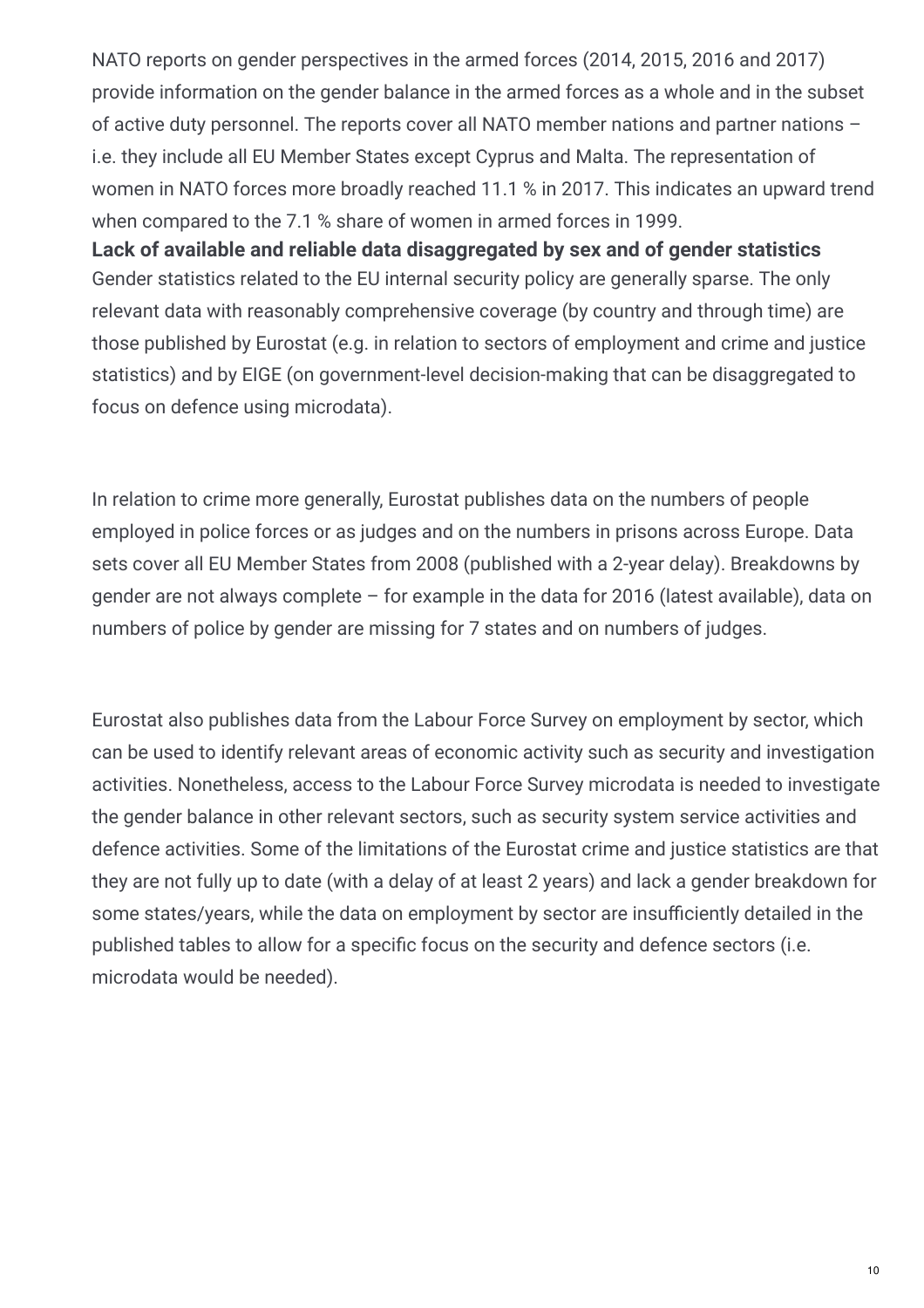In terms of government-level decision-making related to the security and defence sector, EIGE already collects quarterly data for all Member States on the ministers in national governments as well as annual data on senior administrators (levels 1 and 2) in national ministries. The data are published as aggregates according to the classification of government functions as basic, economic, infrastructure and sociocultural used by EIGE in its women and men in decision-making database. Positions relating to security and defence (i.e. senior and junior ministers of defence, administrators working in the security and defence ministries) are included in 'basic' functions. Nevertheless, microdata by ministry are available for a more specific focus on security and defence.

In addition to information on the gender balance in armed forces, NATO's reports on gender perspectives in the armed forces in 2014, 2015, 2016 and 2017 include additional data on issues like access to parental leave, prevention of sexual harassment, and gender training. The reports cover all NATO member nations and partner nations  $-$  i.e. they include all EU Member States except Cyprus and Malta – but there does not appear to have been any update since 2017, although there are some retrospective data providing a time series for the combined member nations since 1999.

In relation to the wider common security and defence policy (CSDP) in which peacekeeping operations play a key role, the Stockholm International Peace Research Institute published a 2018 policy paper on trends in women's participation in UN, EU and Organization for Security and Co-operation in Europe (OSCE) peace operations, which includes data from 2008–2017 on a wide range of issues, covering both military and civilian aspects of the operations. The underlying data set is not, however, readily available and the report does not offer a comparative breakdown by country.

The European Defence Agency collects annual data on defence expenditure and personnel, which can be downloaded from a dedicated portal and are published in annual brochures. The data set includes a breakdown of civilian/military staff by type of force (army, navy, etc.) but  $-$  despite the agency's purported commitment to gender equality  $-$  there is no breakdown by gender.

#### **Securitising women's rights**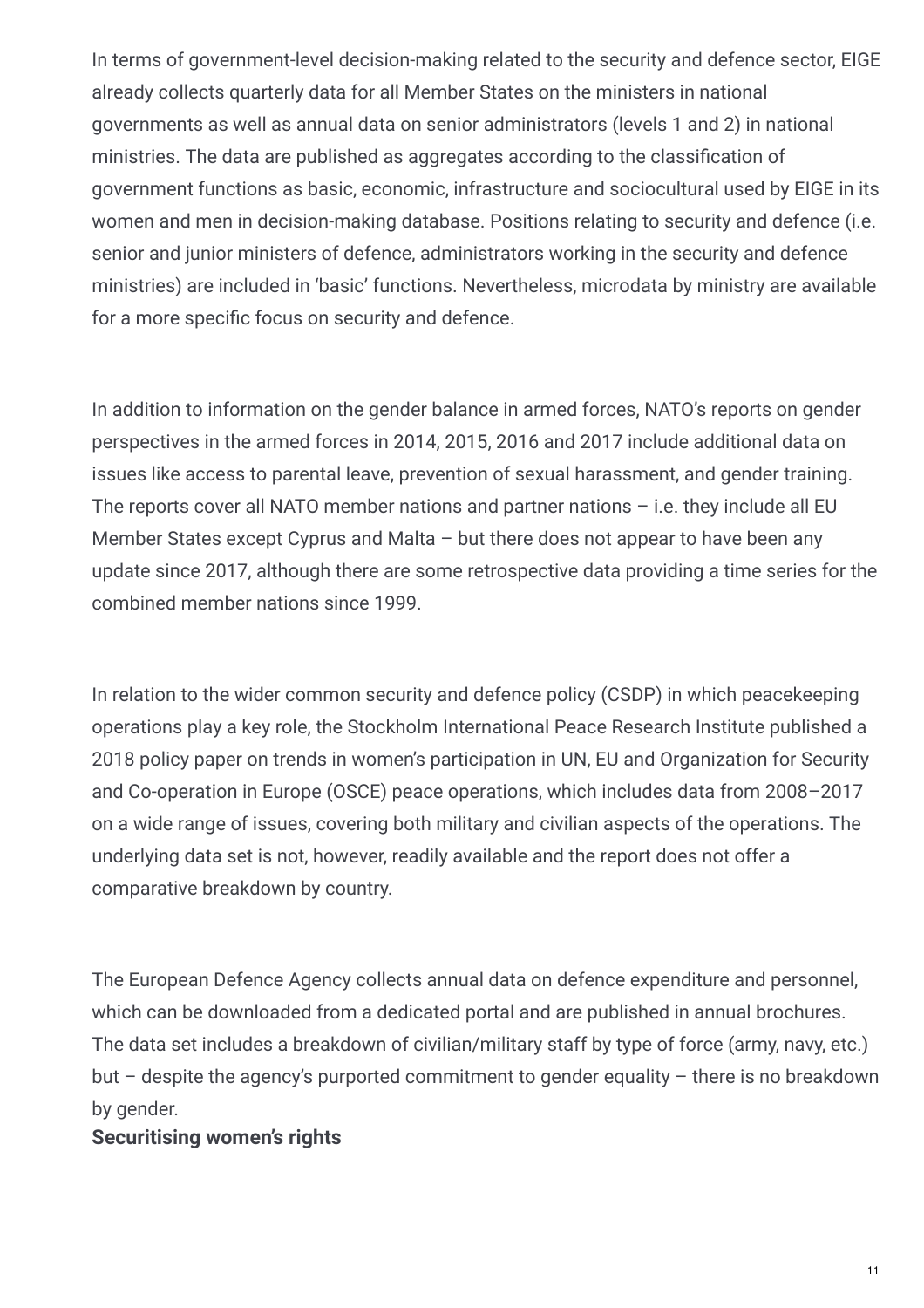Frequently defined as the absence of threat, the concept of security is traditionally linked to the principle of sovereignty and the assumption that the state has a monopoly over the use of force to defend against external threats, such as wars and attacks. Even when human rights and human security are considered, the focus is on the protection of rights in the political sphere, and on safeguarding individual rights against abuses by the state.

Securitisation, i.e. making a process, trend or issue a matter of security policy, and the question of how people and groups become the target of security policies and the object of securitisation, has expanded the security agenda to include issues that are not conventionally seen as matters of security. The concept of human security shifts the traditional understanding of security from the absence of interstate conflict and of war and places the individual at the centre of the security discourse. It further proposes broadening the understanding of security to include threats other than that of military force, such as threats relating to livelihoods and food security, poverty, climate change, health, psychosocial wellbeing and personal safety.

Gender equality and women's empowerment are central to human security. The concept of human security has offered an opportunity to securitise issues such as women's rights, which have traditionally been excluded from the security agenda. For example, sexual violence and intimate partner violence, including in armed conflicts, have often been overlooked by security policies. Women are frequently portrayed solely as victims, rather than active agents contributing to peace and reconciliation efforts or to CVE. At the same time, women are persistently disadvantaged in terms of power and decision-making, including in the security sector and in peace negotiations and other conflict resolution activities. A gender-sensitive approach to security brings issues such as gender-based violence to the forefront of security policies, thus helping to develop a holistic vision of security.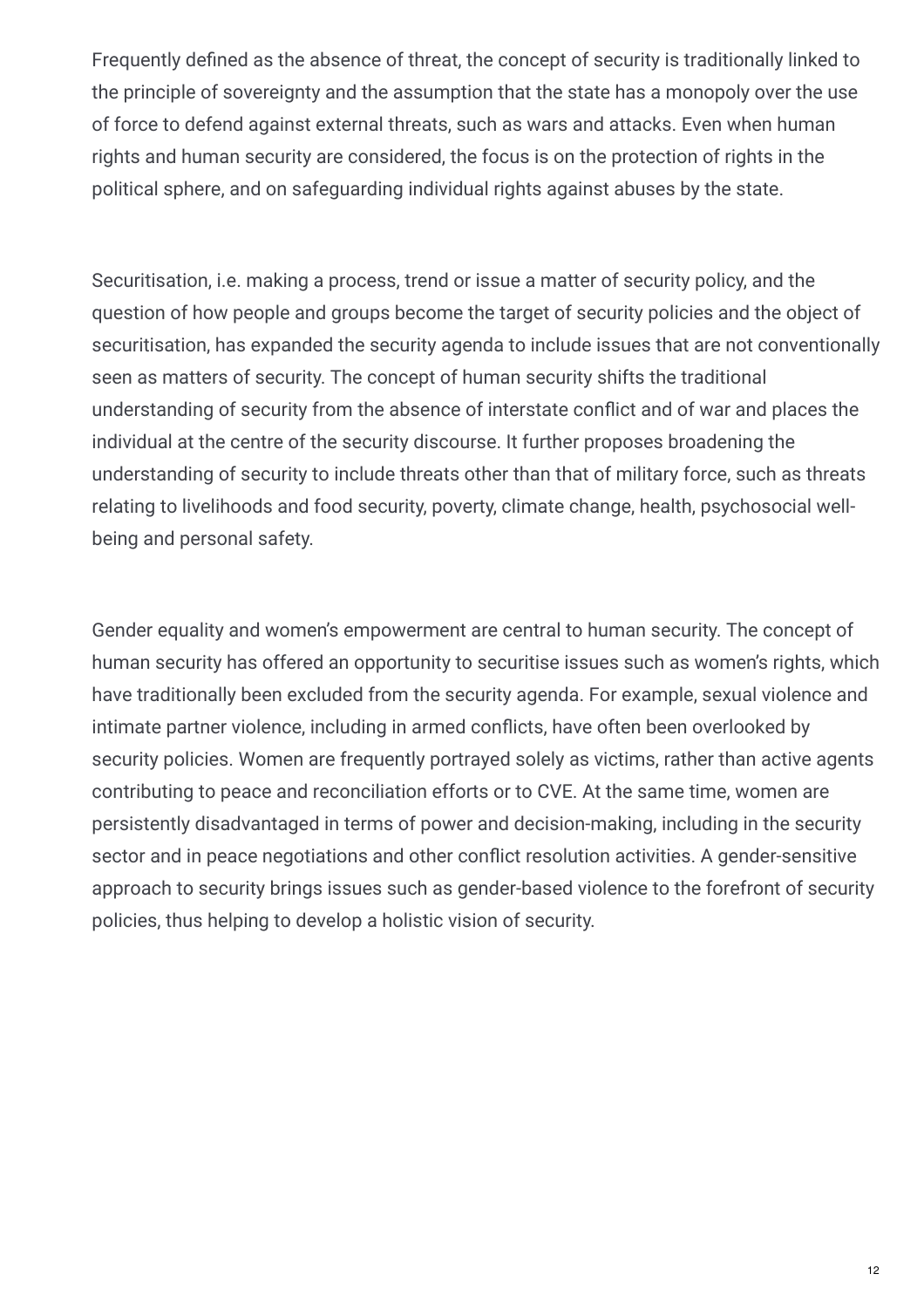From the Fourth World Conference on Women in Beijing in 1995 and UN Security Council Resolution 1325 on women, peace and security in 2000, to the adoption of Resolution 2467 on ending sexual violence in conflict in 2019, women's rights advocates have worked for decades to place gender equality and women's empowerment on the security agenda. The resolutions under the women, peace and security (WPS) agenda play an important role in framing women's rights and gender equality as matters of international peace and security. They represent a landmark framework for addressing the specific roles, needs and rights of women during conflict and for acknowledging the contribution of women to conflict resolution and the development of sustainable peace, while highlighting the necessity of involving women in conflict prevention, peacebuilding, and post-conflict reconstruction.

It is not a coincidence that participation is one of the core pillars of the WPS agenda. A gender-sensitive approach to security requires practitioners to consider pathways for the inclusion of women's interests in an area in which women remain largely underrepresented in leadership roles. This would allow the voices and interests of those on the receiving end of policy interventions, in this case different groups of women, to be brought to the forefront of the discussion. However, approaches that only focus on descriptive representation ('add women and stir') can lead to the co-optation of gender equality as a vehicle to prop up established policies that negatively affect women.

Following the terrorist attacks on the World Trade Centre on 11 September 2001, calls to advance women's rights became intertwined with wider security objectives. The process of including or subsuming women's rights advocacy within the security sector agenda has been criticised by scholars and civil society organisations. Using the language of women's rights to justify security policies has unintended consequences for gender equality. This type of approach seeks to exploit women's roles as mothers, wives, sisters, etc., in pursuit of a 'higher' interest and is likely to reaffirm the traditional gender order, instead of leading to social transformation. The co-optation of the language of women's rights in the pursuit of a (gender-neutral) security agenda ignores women's experience of (in)security, and in so doing fails to challenge structures of power, instead is supporting and maintaining them.

# **Gender equality and policy objectives at the European and international level**

**EU level**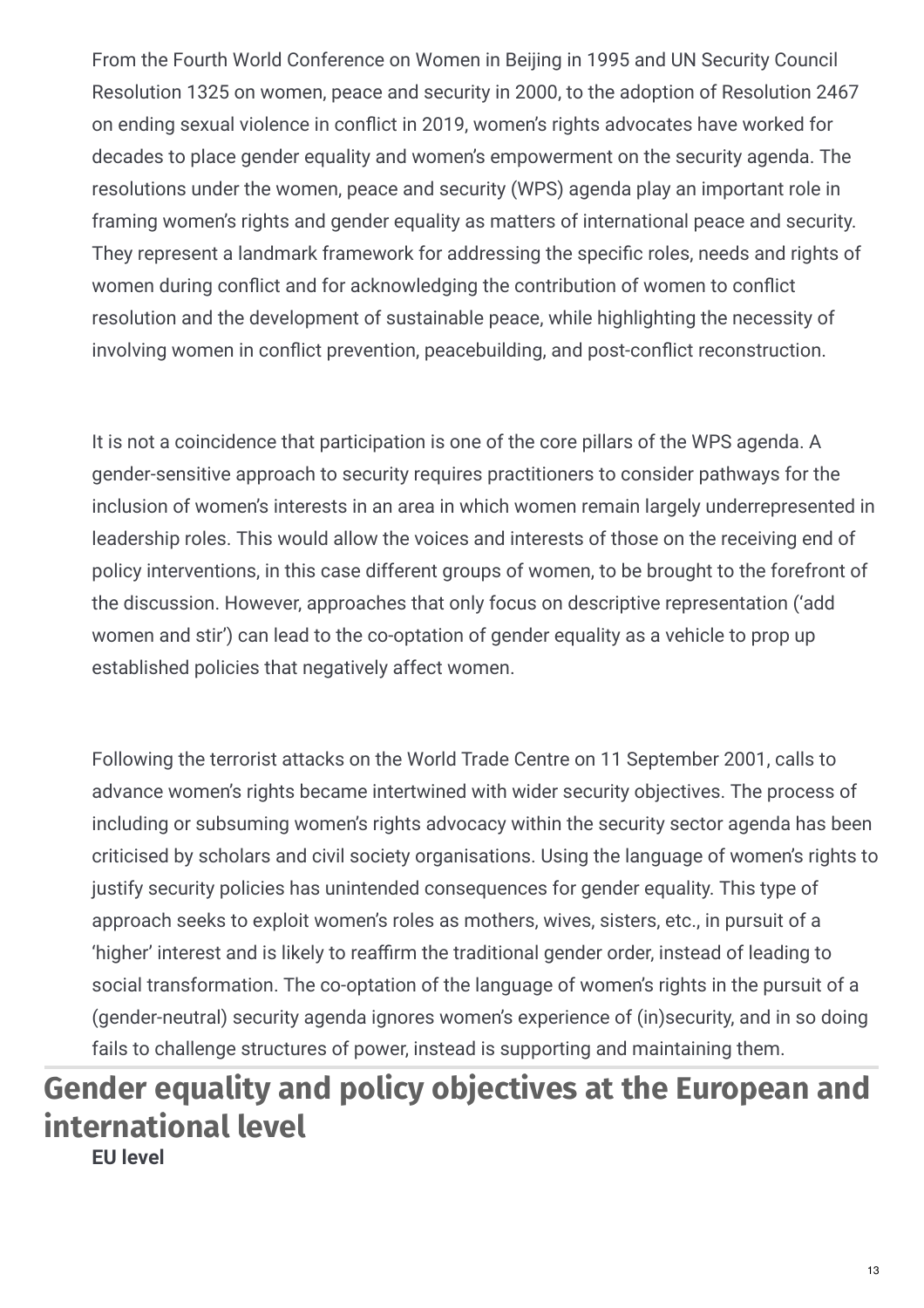The EU has a long track record in the area of equality between women and men, dating back to its founding treaties. The principle of equal pay for women and men was included as Article 119 in the 1957 Treaty of Rome. European institutions are all committed to promoting gender equality as a core value of the EU. As such, it is enshrined in Article 2 and Article 3(3), second subparagraph, of the Treaty on European Union. Most recently, the Commission presented the new EU gender equality strategy: 'A Union of Equality – Gender equality strategy 2020–2025'. One of the six priorities outlined in the strategy focuses on integrating a gender perspective into all EU policies and processes.

Despite this commitment, a gender perspective is lacking in a large number of the recommendations, resolutions and studies that have been enacted and carried out in the area of internal security. Aside from general considerations, most policy documents do not address gender equality, even if they do make a passing reference to gender (or, more frequently, to women). As research has demonstrated, the gap persists between policy rhetorical commitments to gender equality and the operationalisation of those values in key EU policies, particularly those that continue to be seen as gender free or gender-neutral. **The policy portfolio**

The European agenda on security replaces the previous internal security strategy for 2010– 2014. This first iteration of the internal security strategy was intended to complement the European security strategy adopted in 2003 that focused on external affairs. The internal security strategy for 2010–2014 set out a series of strategic objectives that form the basis of the 2015 European agenda on security. These are:

- **1** disrupt international crime networks;
- **2** prevent terrorism and address radicalisation and recruitment;
- **3** raise levels of security for citizens and businesses in cyberspace;
- **4** strengthen security through border management;
- **5** increase Europe's resilience to crises and disasters.

Of these, the European agenda on security prioritises, in particular, terrorism, organised crime and cybercrime as interlinked issues with a cross-border dimension. The European agenda on security seeks to develop consistent and continued action in this policy domain, while also acknowledging that the EU must remain vigilant to other emerging threats requiring a coordinated response.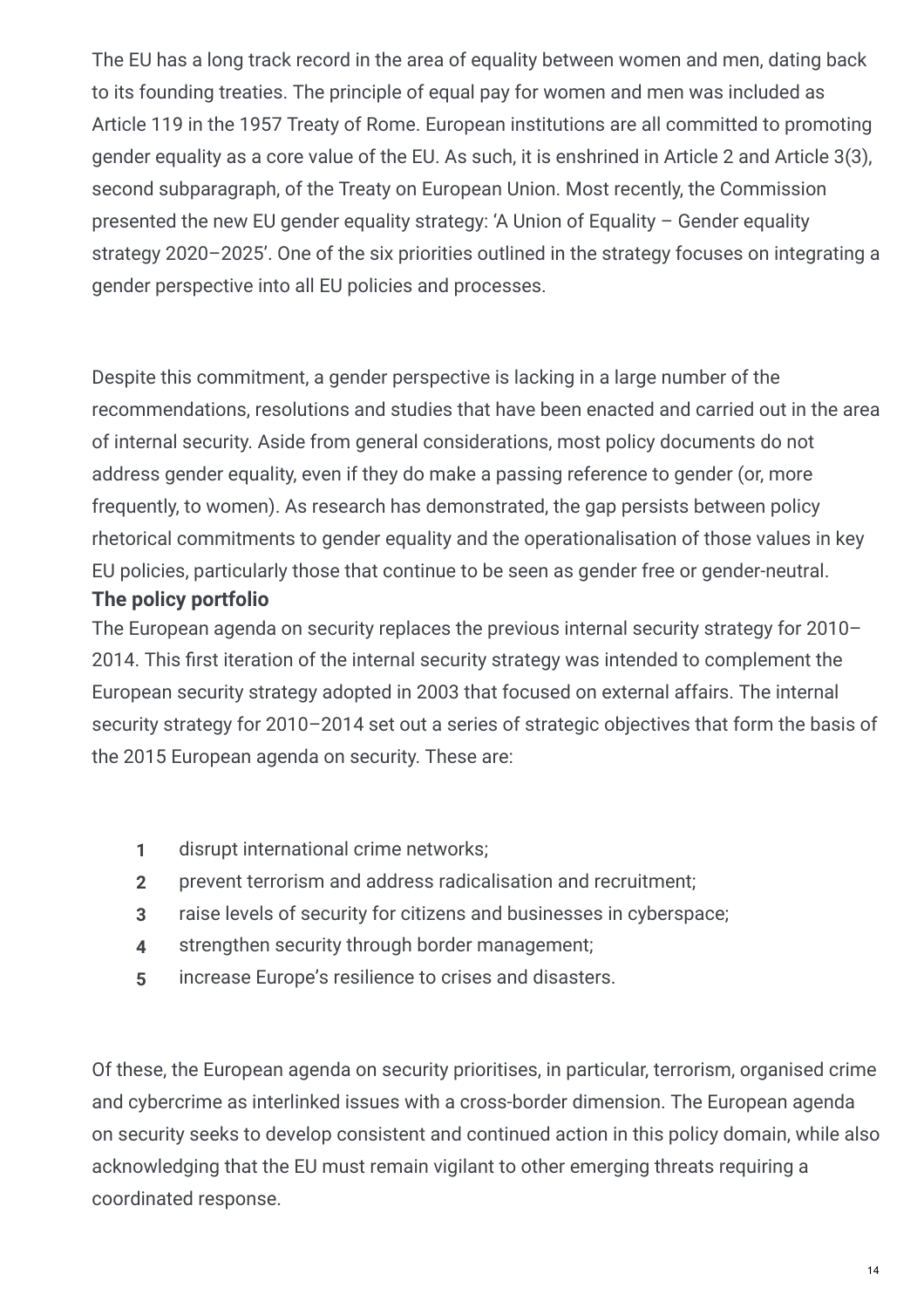Importantly, the European agenda on security acknowledges the 'growing links between the European Union internal and external security as well as following an integrative and complementary approach aimed at reducing overlapping and avoiding duplication'. Specifically, it welcomed the Foreign Affairs Council's call in 2015 to develop synergies between the CSDP and relevant actors in the area of freedom, security and justice. It calls on all actors to support the implementation of the roadmap 'From strengthening ties between CSDP/FSJ actors towards more security in Europe'.

The European agenda on security builds on the values and principles established in the treaties and the Charter of Fundamental Rights of the European Union. It calls for the tackling of security threats while upholding European values. It makes provisions for the protection of all citizens, including the most vulnerable. As a result, it enshrines the following principles for all actors involved in its implementation to follow:

- **1** ensure full compliance with fundamental rights;
- guarantee more transparency, accountability and democratic control;3. Gender equality and policy objectives at the European and international level European Institute f or Gender Equality 12 **2**
- **3** ensure better application and implementation of existing EU legal instruments;
- **4** provide a more joined-up inter-agency and cross-sectoral approach;
- **5** bring together all internal and external dimensions of security.

The European agenda on security promotes coordination between the responses to terrorism, organised crime and cybercrime. It links these three priorities, and promotes a comprehensive approach to security. However, gender and the gendered impact of related policy initiatives are omitted from the document. Despite some reference to vulnerable groups, these are mostly identified as children at risk of sexual exploitation. In this regard, this document overlooks the asymmetrical impact of security policies on different groups of women and girls, and men and boys.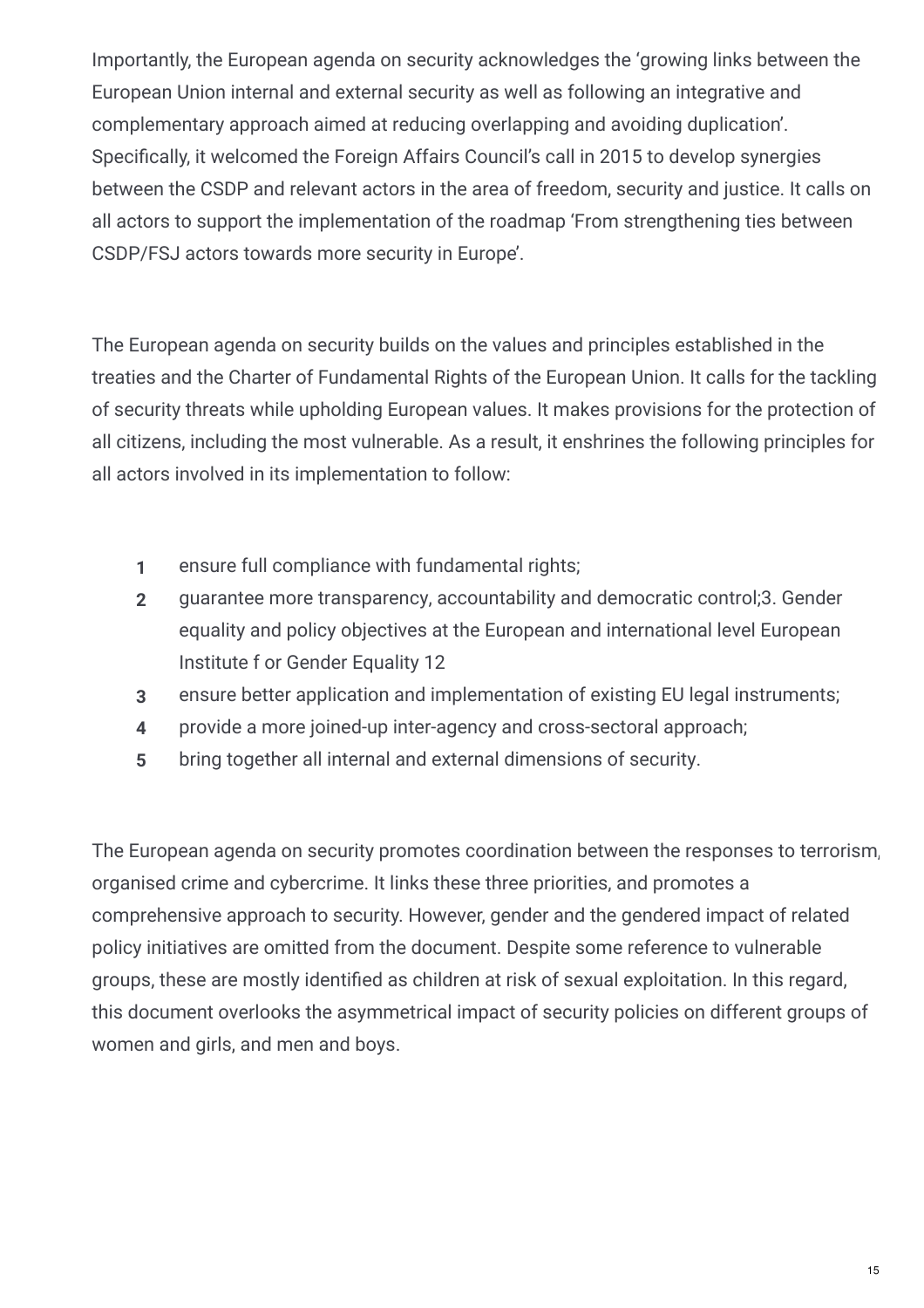In terms of the most recent policy objectives, one of the six policy priorities for the new European Commission (2019–2024) is focused on promoting our European way of life – protecting our citizens and our values. The security union is one of the five policy areas under this priority, dedicated to 'working with Member States and EU agencies to build an effective response to countering terrorism and radicalisation, organised crime and cyber threats'. In its new work programme for 2020, the European Commission announces new EU security union strategy 'in order to set out the areas where the Union can bring added value to support Mem‐ ber States in ensuring security – from combatting terrorism and organised crime, to preventing and detecting hybrid threats, to cybersecurity and increasing the resilience of our critical infrastructure.'

In terms of gender equality commitments, the following two key documents outline the EU's approach to gender mainstreaming in the field of security and defence.

- The 2008 Comprehensive approach to the EU implementation of the United Nations Security Council Resolutions 1325 and 1820 on women, peace and security, which seeks to promote the representation of women in the context of peace processes. This comprehensive approach was the EU's first strategic document that set out to operationalise the WPS agenda through a set of top-level indicators that measure how the principles of WPS have been included in missions and operations. It has been the main document for the implementation of a gender dimension in the context of European external affairs. **1**
- The 2018 Council conclusions on WPS. In December 2018, the Council adopted a set of conclusions on the WPS agenda. This document replaces the 2008 compre‐ hensive approach to the implementation of United Nations Security Council Resolution (UNSCR) 1325 and UNSCR 1820*.* Significantly, the conclusions underscore the universal applicability of the WPS agenda and the need to implement it internally within the EU and its Member States. This should include the integration of a gender perspective into all areas, along with the promotion of women's participation in all contexts, which should also include the training of military and police forces to support gender equality and women and girls' empowerment. It further states that the endorsement of both the internal and external aspects of the WPS agenda is necessary for the coherence and credibility of the EU's engagement with this agenda. In 2019, the EU action plan on WPS for 2019–2024 was adopted. **2**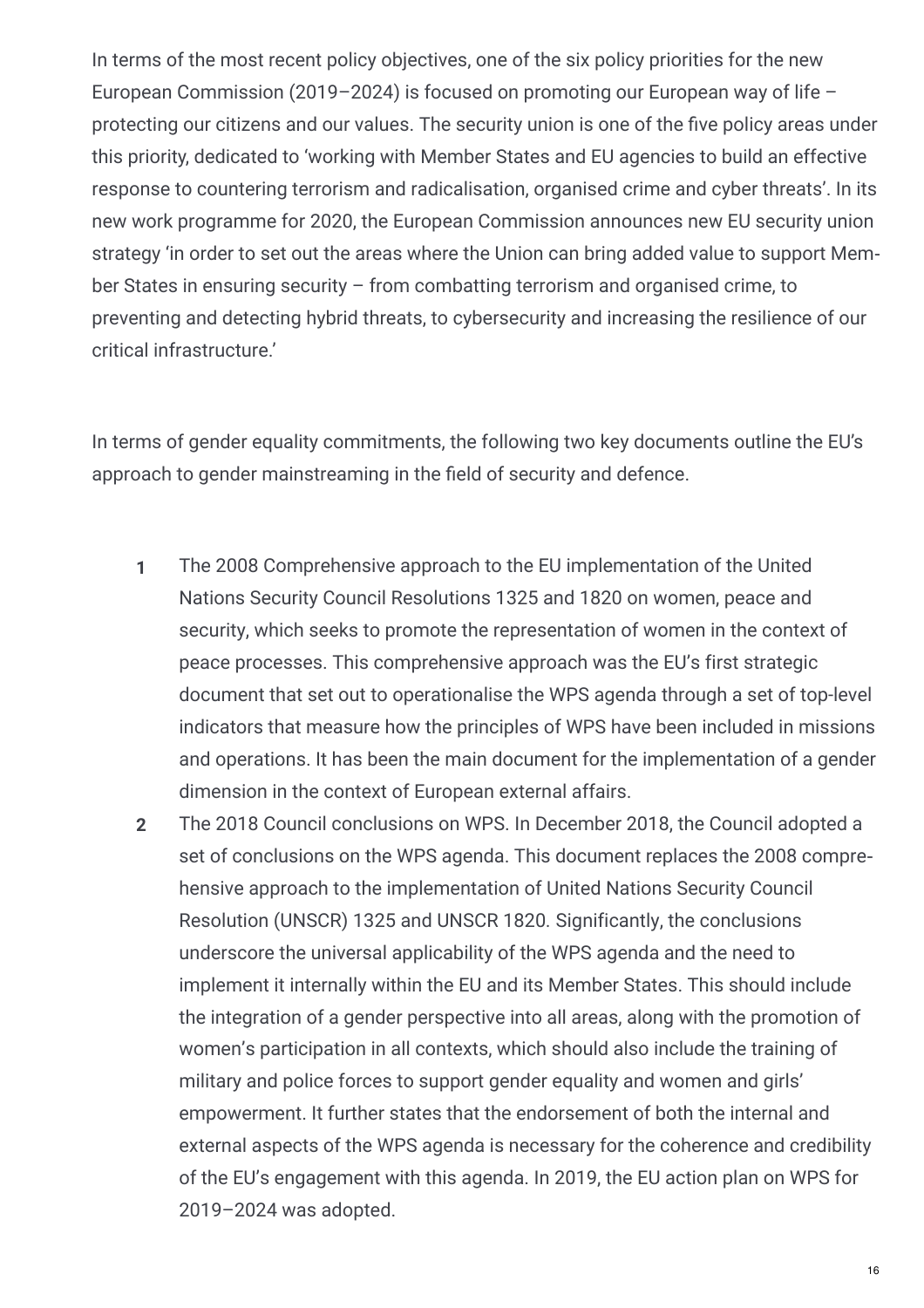## **Institutions European Commission**

The area of freedom, security and justice was introduced in the Treaty of Amsterdam (1999), which stated that the EU should 'maintain and develop the Union as an area of freedom, security and justice, in which the free movement of persons is assured in conjunction with appropriate measures with respect to external border controls, asylum, migration and the prevention and combating of crime'. It was created from the Third Pillar. It replaces the now defunct Stockholm programme (2010–2014), which replaced the Tampere (1999–2004) and Hague (2004–2009) programmes. The area of freedom, security and justice thus relates to Title V of the Lisbon Treaty (the Treaty on the Functioning of the European Union).

The Commission's remit in this area includes the following:

- **1** EU citizenship,
- **2** combating discrimination,
- **3** drugs,
- **4** organised crime,
- **5** terrorism,
- **6** trafficking in human beings,
- **7** the free movement of people, asylum and immigration,
- **8** judicial cooperation in civil and criminal matters,
- **9** police and customs cooperation.

The Lisbon Treaty attached great importance to the creation of an area of freedom, security and justice. It introduced several new features:

- a more efficient and democratic decision-making procedure (in response to the abolition of the defunct pillar structure); **1**
- **2** increased power for the Court of Justice of the European Union;
- **3** a new role for national parliaments;
- basic rights strengthened through the creation of the Charter of Fundamental Rights, now legally binding on the EU. **4**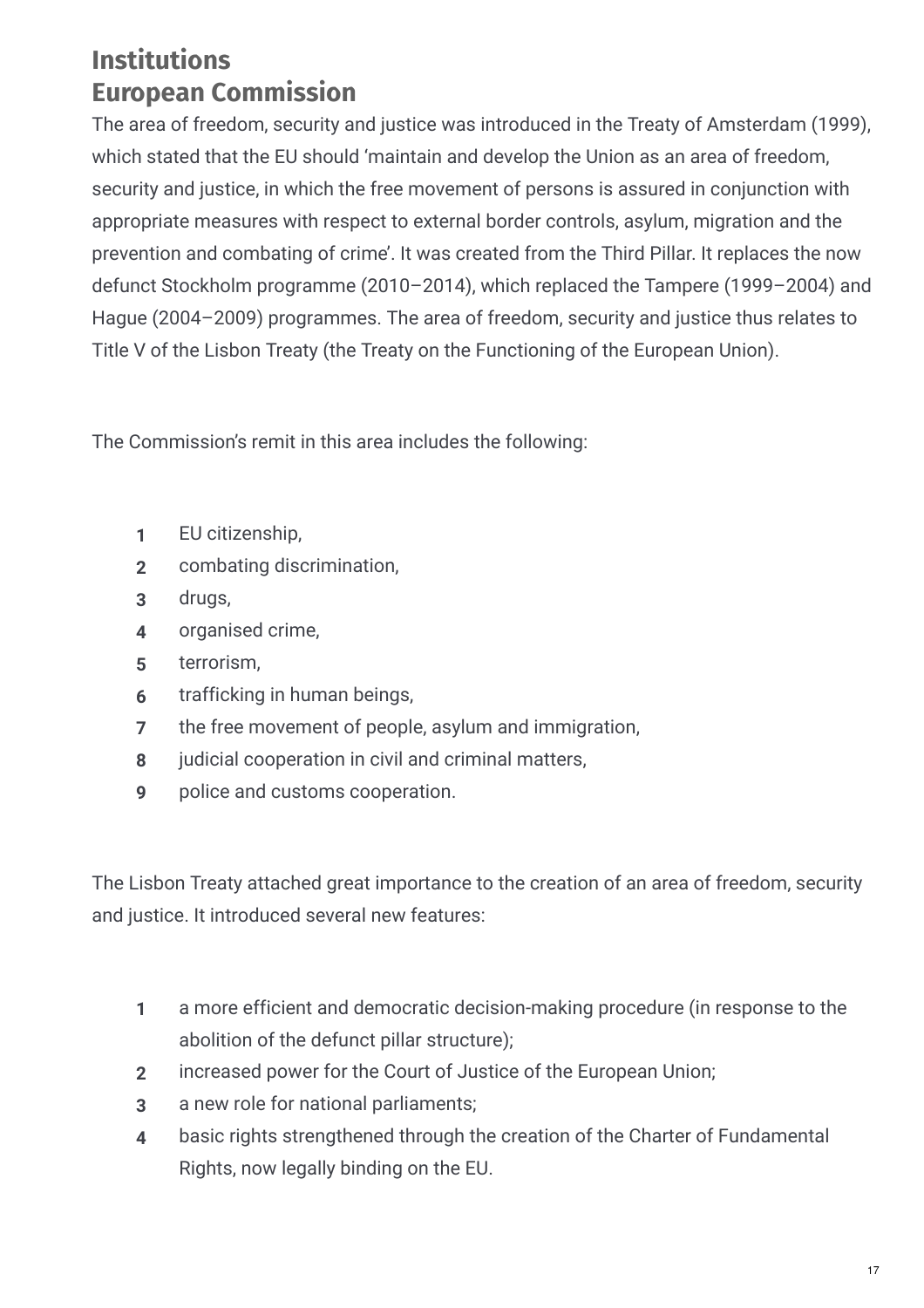Many of the issues relating to the area of freedom, security and justice are deeply gendered, which means that they have a direct impact on women's ability to exercise their rights. However, little work has been done to effectively mainstream gender within this policy domain, particularly in those areas that speak directly to issues of security, such as terrorism, asylum and judicial cooperation.

### **European Parliament**

Overall, the European Parliament has been an advocate for gender equality, even though key documents in the area of security tend to overlook the gendered aspects of security. For example, European Parliament Resolution 2014/2918 of December 2014 reaffirms the importance of coherence between internal and external aspects of security. In particular, it highlights synergies between the common foreign and security policy, and justice and home affairs (JHA) tools. This includes information exchange and political and judicial cooperation with non-EU countries. The resolution makes reference to Articles 2, 3, 6 and 21 of the Treaty on European Union to stress that all relevant actors should work together. It states, in particular, that the European Parliament:

'[c]alls for the right balance to be sought between prevention policies and repressive measures in order to preserve freedom, security and justice; stresses that security measures should always be pursued in accordance with the principles of the rule of law and the protection of all fundamental rights'.

While women's rights are folded into the broader concept of fundamental rights, the resolution fails to address concerns about the impact of security measures on different demographic groups, especially women.

The European Parliament resolution on the European agenda on security (2015/2697(RSP)) adopted on 9 July 2015 reinforces this concern:

'[The European Parliament r]ecalls that in order to be a credible actor in promoting fundamental rights both internally and externally, the European Union should base its security policies, the fight against terrorism and the fight against organised crime, and its partnerships with third countries in the field of security on a comprehensive approach that integrates all the factors leading people to engage in terrorism or in organised crime, and thus integrate economic and social policies developed and implemented with full respect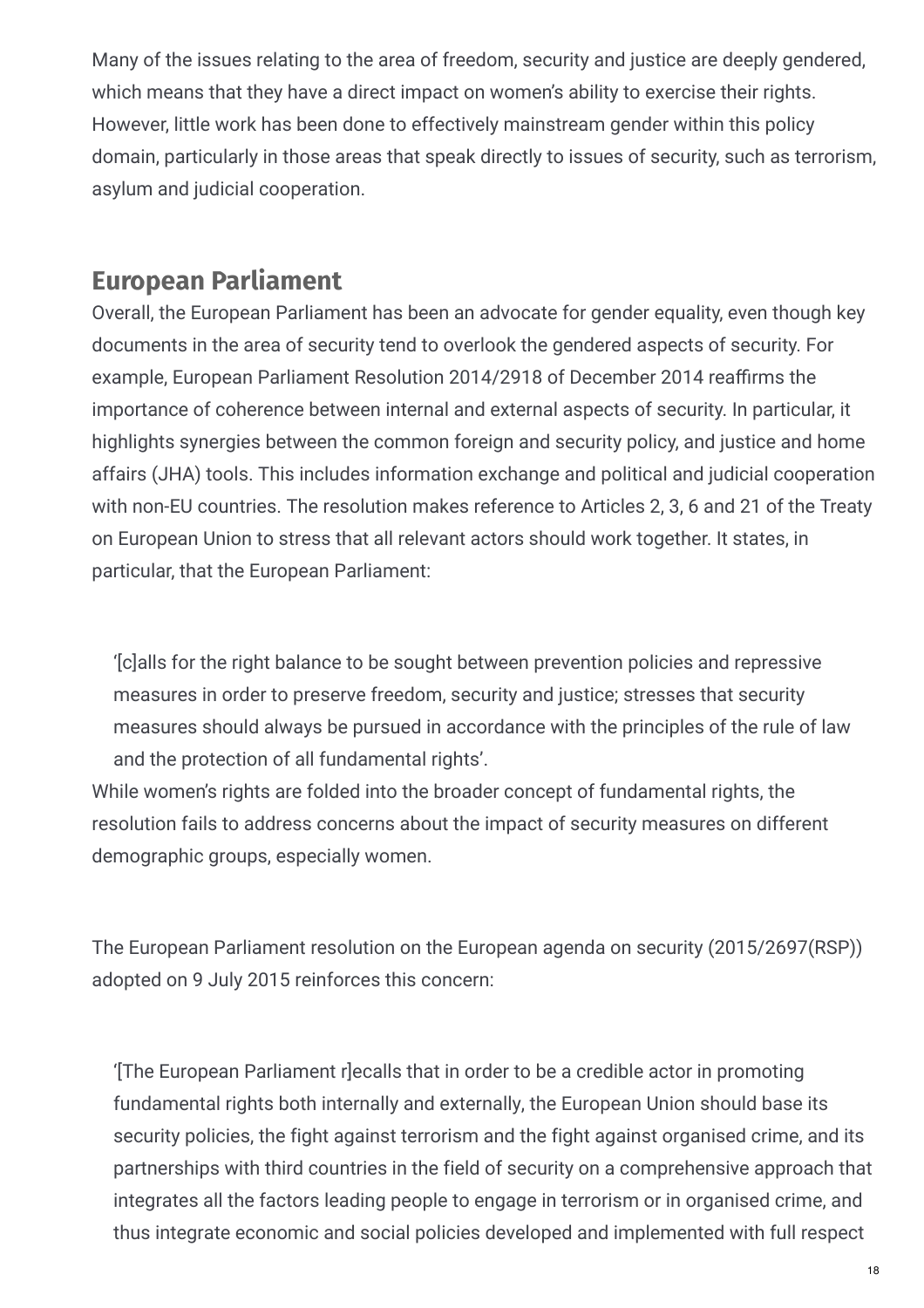for fundamental rights and subjected to judicial and democratic control and in-depth evaluations'.

Integrating gender into this resolution would have started with recognising that women and men interact with these processes and institutions in very different ways. Policy documents should therefore recognise their impact on women and men, including by addressing women's roles and vulnerability.

## **European External Action Service**

The European External Action Service (EEAS) is the main institution responsible for the EU's strategic direction in external affairs. Since the appointment of the EEAS principal advisor on gender and on the implementation of UNSCR 1325 in 2015, it has led the way in the development of a regional approach to the implementation of the UN's WPS 3. The main tools for gender mainstreaming in this particular area of security are the gender action plans (2010–2015 and 2016–2020) and the comprehensive approach to the implementation of UNSCR 1325 and UNSCR 1820. The Council conclusions on WPS of December 2018 open a channel for a renewed commitment to mainstreaming gender in all areas of security policy. **The internal–external security nexus**

The European agenda on security states that even though Member States have primary responsibility for security, the Member States, national authorities and EU institutions and agencies must work together to address cross-border security threats. A shared response between the Member States and the EU is needed to ensure that individuals are fully protected within the EU area of internal security in full compliance with fundamental rights. To support this, better information exchange and increased cooperation between sectoral levels must be sought to ensure that internal and external dimensions of security work in harmony.

Europol's 2012 gender-balance project is an important step in increasing women's representation in the security sector, as it is explained in its article 'The Female Factor – Gender balance in law enforcement'. It recognised that with a total proportion of women in its workforce of 35 % and of only 0.5 % in middle and senior management, women's underrepresentation at the senior levels of the organisation was detrimental to its effectiveness. It was an important initiative that included gender diversity as a performance indicator/driver.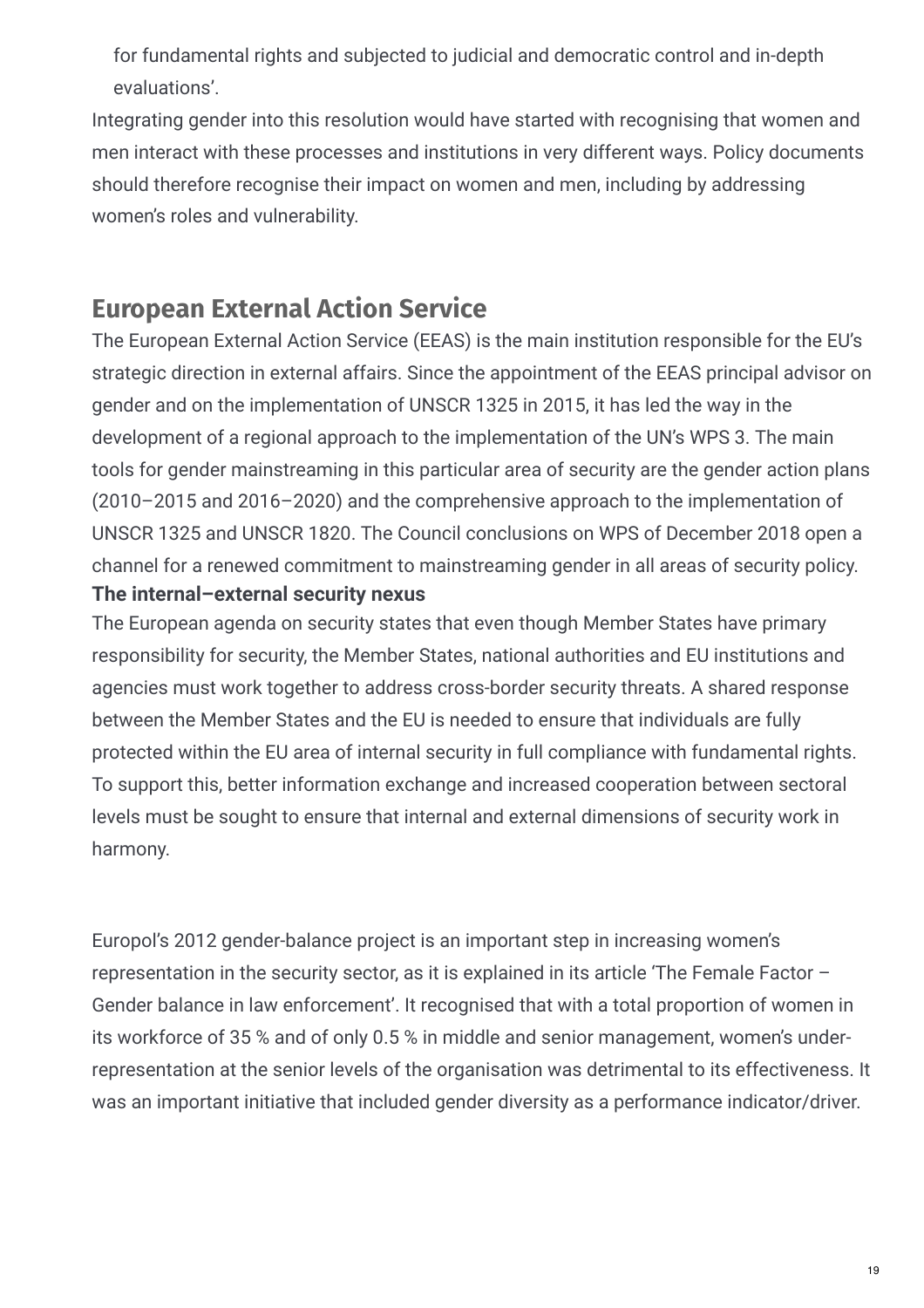Frontex and CEPOL have taken some steps to improve the gender sensitivity of their work. As of 2015, CEPOL has introduced a webinar aimed at upskilling law enforcement officers in order to raise awareness of various types of discrimination, including gender-based violence. The 2017 Fifth Annual Report – Frontex Consultative Forum on Fundamental Rights highlights the lack of consistency in the way gender has been mainstreamed in Frontex's core activities. This document makes a number of key recommendations, including introducing a gender audit, improving data collection and developing awareness of and sensitivity to the issues.

#### **International level Council of Europe**

## Gender mainstreaming has played an important role in the work of the Council of Europe since the 1990s. Most recently, building on the achievements of the gender equality strategy 2014–2017, the Council of Europe adopted its gender equality strategy 2018–2023 on 7 March 2018. The current strategy focuses on six strategic areas, including gender mainstreaming in all policies and measures. The Council of Europe implements its gender equality strategy through: (i) development, implementation and evaluation of cooperation activities, based on country-specific and thematic action plans and other cooperation documents, and taking into account the recommendations of the evaluation on gender mainstreaming in cooperation undertaken by the Directorate of Internal Oversight; and (ii) the policy, programming and budgetary processes and the functioning of the various bodies and institutions. The Council of Europe's dedicated website on gender mainstreaming includes information on definitions and tools for gender mainstreaming, Council of Europe standards and institutional setting, gender mainstreaming in different policy areas, sources of data, information from Member States and information from international organisations.

One of the legal approaches to gender equality that is applicable to gender and security at EU level is the Council of Europe Convention on Preventing and Combating Violence against Women and Domestic Violence (the Istanbul Convention). It is based on the understanding that violence against women is a form of gender-based violence, which is committed against women *because* they are women. The document calls on governments to take action to fully address this type of violence in all its forms and to take measures to prevent violence against women, protect victims and prosecute perpetrators. It places responsibility on the state for any failure to take action. A fundamental principle underpinning the Istanbul Convention is the notion that there can be no gender equality if women experience gender-based violence on a large scale under the knowledge of the state. **United Nations**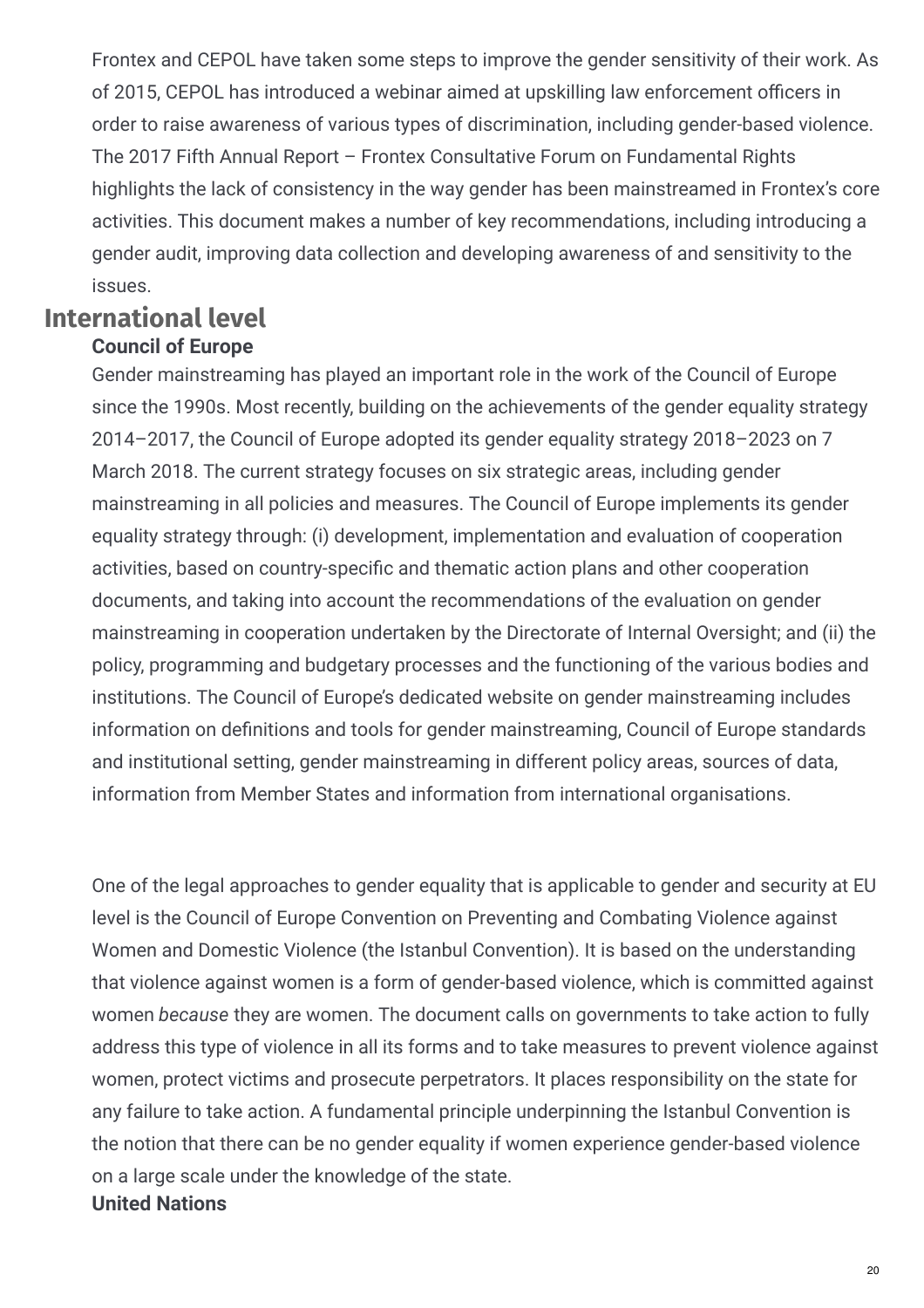The Convention on the Elimination of all Forms of Discrimination against Women (CEDAW) was adopted by the UN General Assembly in 1979. It is an international treaty that serves as a bill of rights for women. All EU Member States have ratified CEDAW. In 1999, the UN General Assembly adopted the CEDAW Optional Protocol, which established state parties as responsible for violations of women's rights. It provides a tool to hold governments to account for the violation of women's rights. However, the complaint procedure is only available to women or groups of women who have exhausted all domestic remedies.

The transformative potential of CEDAW, despite its status as the most comprehensive legal instrument, has not been fully realised in EU policy. Drawing on CEDAW as a substantive international legal framework in formulating EU gender equality legislation is one challenge; another is inconsistencies in references to CEDAW in both internal and external actions.

In the Beijing Declaration and Platform for Action adopted in 1995 by 189 UN member states, women and armed conflict is one of 12 critical areas of concern. It underlined that peace is inextricably linked to equality between women and men and to development. It stressed the crucial role of women in conflict resolution and the promotion of lasting peace. It also acknowledged women's right to protection, given their heightened risk of being targeted by violence in conflict, such as conflict-related sexual violence and forced displacement.

In line with the key principle of 'leaving no one behind', gender equality and gender mainstreaming are central to the UN's ambitious 2030 agenda for sustainable development. Sustainable Development Goal 5 sets the following targets and indicators for the achievement of gender equality and the empowerment of all women and girls in the world by 2030:

- **1** end all forms of discrimination against all women and girls everywhere;
- eliminate all forms of violence against all women and girls in the public and private spheres, including trafficking in human beings and sexual and other types of exploitation; **2**
- eliminate all harmful practices, such as child, early and forced marriage and female genital mutilation; **3**
- recognise and value unpaid care and domestic work through the provision of public services, infrastructure and social protection policies and the promotion of **4**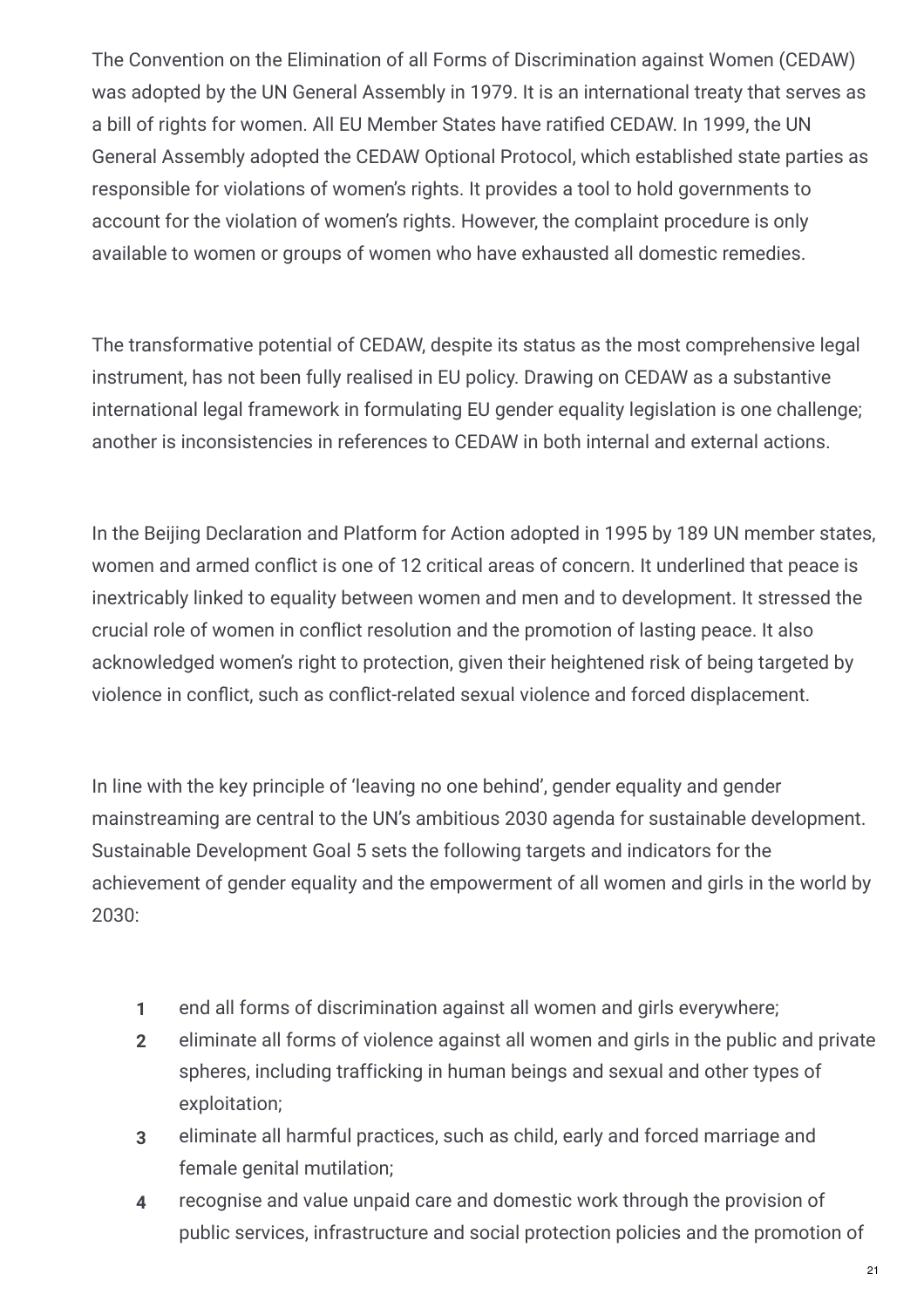shared responsibility within the household and the family as nationally appropriate;

- ensure women's full and effective participation in and equal opportunities for leadership at all levels of decision-making in political, economic and public life; **5**
- ensure universal access to sexual and reproductive health and reproductive rights as agreed in accordance with the programme of action of the International Conference on Population and Development and the Beijing Platform for Action and the outcome documents of their review conferences; **6**
- undertake reforms to give women equal rights to economic resources, along with equal access to ownership and control over land and other forms of property, financial services, inheritance and natural resources, in accordance with national laws; **7**
- enhance the use of enabling technology, in particular information and communications technology, to promote the empowerment of women; **8**
- adopt and strengthen sound policies and enforceable legislation for the promotion of gender equality and the empowerment of all women and girls at all levels. **9**

#### **The women, peace and security agenda**

In 2000, the UN Security Council adopted Resolution 1325 on WPS. The WPS agenda is now encapsulated in 10 UNSCRs: 1820 (2008), 1888 (2009), 1889 (2009), 1960 (2010), 2106 (2013), 2122 (2013), 2242 (2015), 2467 (2019) and 2493 (2019). The development of the WPS agenda represents a critical juncture in the inclusion of gender in discussions around security. The WPS agenda includes provisions for the *prevention* of conflict and of all forms of violence against women and girls in conflict and post-conflict situations, and it draws attention to the need for the *participation* of women on a par with that of men and the pro‐ motion of gender equality in peace and security 3. Gender equality and policy objectives at the decision-making processes at local, regional, national and international levels.

The majority of EU Member States have developed action plans for the implementation of the WPS agenda. In 2008, the Council of the European Union adopted the comprehensive approach to the EU implementation of the UNSCRs 1325 and 1820 on WPS, and the implementation of UNSCR 1325 as reinforced by UNSCR 1820. In 2018, the Council adopted a set of conclusions on the WPS agenda, replacing the 2008 comprehensive approach to the implementation of UNSCRs 1325 and 1820. These documents form the basis of the EU's engagement with the WPS agenda. Yet they remain concerned with external, rather than internal, action despite the synergies between internal and external security within the WPS agenda.

#### **The Geneva Convention**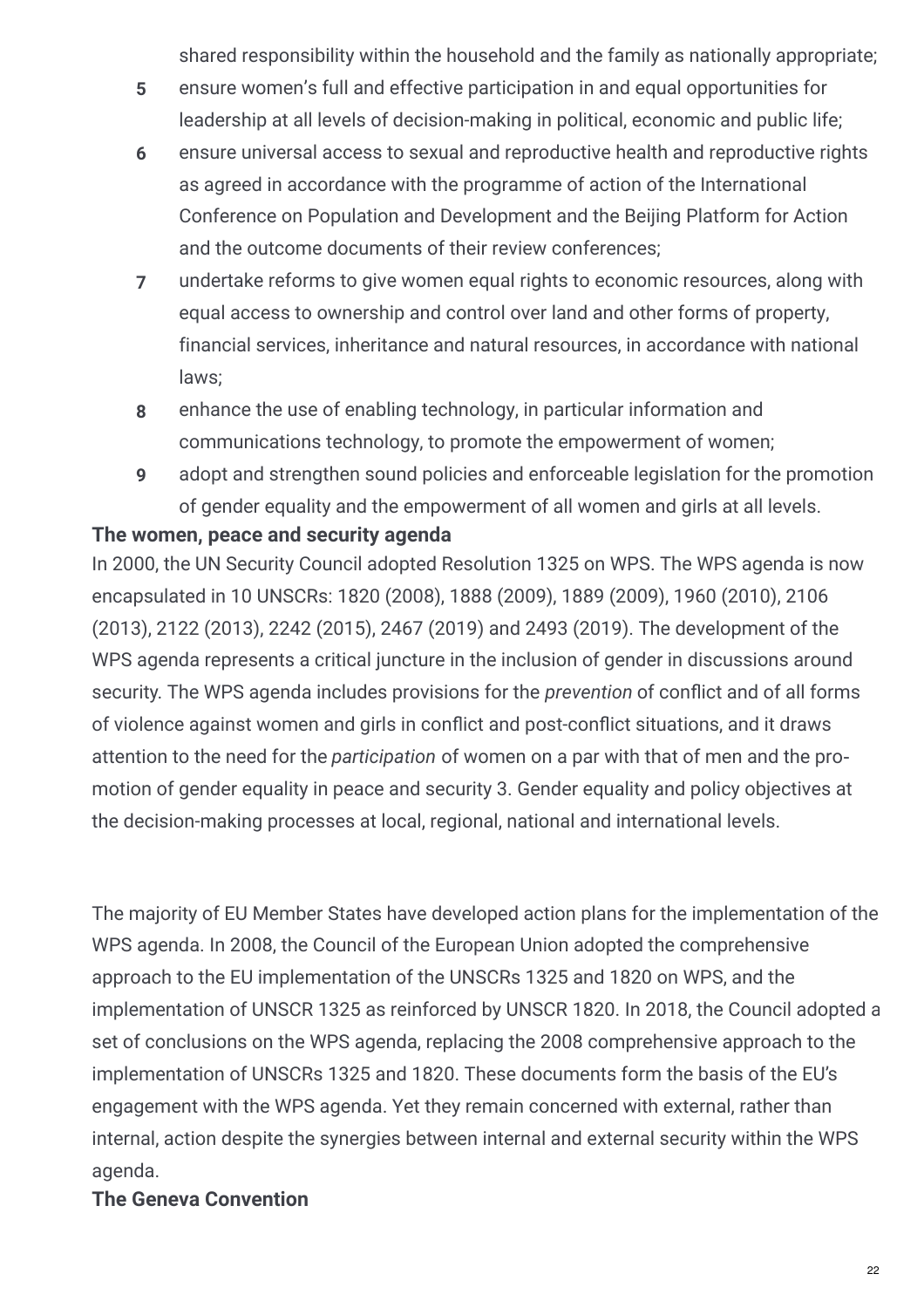The 1951 Convention Relating to the Status of Refugees and 1967 Protocol Relating to the Status of Refugees (known as the 1951 Refugee Convention or the Geneva Convention of 28 July 1951) is gender-neutral and defines a refugee as 'any person who [has a] well-founded fear of being persecuted for reasons of race, religion, nationality, membership of a particular social group or political opinion, is outside the country of his [*sic*] nationality and is unable or, owing to such fear, is unwilling to avail himself [*sic*] of the protection of that country'. Although gender is not included in the international definition of a refugee, the UN High Commissioner for Refugees, in its 'Guidelines on the Protection of Refugee Women' (1991), states that 'women fearing persecution or severe discrimination on the basis of their gender should be considered a member of a social group for the purposes of determining refugee status'. In addition, the UN High Commissioner for Refugees has published Guidelines on International Protection No 1 – Gender-Related Persecution within the context of Article 1A(2) of the 1951 Convention and/or its 1967 Protocol relating to the Status of Refugees (2002), and Guidelines on International Protection No 7 – The application of Article 1A(2) of the 1951 Convention and/or 1967 Protocol relating to the Status of Refugees to victims of trafficking and persons at risk of being trafficked (2006). The UN High Commissioner for Refugees has also published guidance notes on refugee claims, namely Guidance Note on Refugee Claims relating to Female Genital Mutilation (2009), and Guidance Note on Refugee Claims relating to Sexual Orientation and Gender Identity (2008).

#### **North Atlantic Treaty Organization**

NATO has engaged with the WPS agenda since 2007. In 2018, the organisation reviewed the NATO / Euro–Atlantic Partnership Council policy on WPS. The policy recognises the congruence of internal and external security. As a result, it is organised around three principles: (i) integration: ensuring gender equality is recognised as integral to all NATO policies, programmes and projects through gender mainstreaming; (ii) inclusiveness: promoting the representation of women in roles in NATO and in Member States; (iii) integrity: ensuring accountability in order to increase awareness of the WPS agenda and support its global implementation. The NATO / Euro–Atlantic Partnership Council policy on WPS is supported by an action plan. The internal Women, Peace and Security Task Force is responsible for monitoring the implementation of the action plan. The evaluation of the action plan is expected to take place at the end of its cycle of 2 years. In 2020, for the first time, NATO adopted a policy on preventing and responding to sexual exploitation and abuse, which applies to all personnel.

#### **Organization for Security and Co-operation in Europe**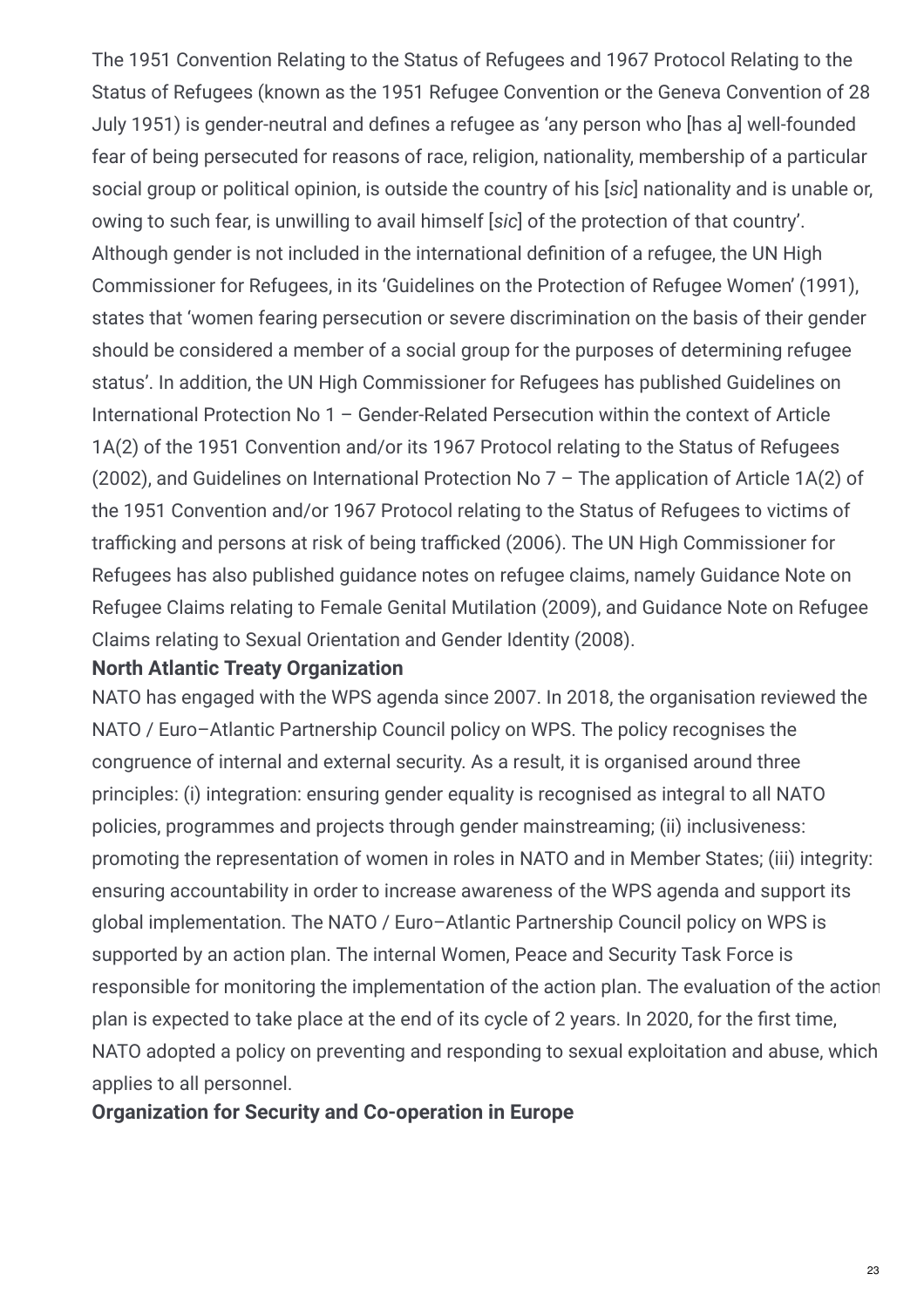The main framework for the OSCE gender equality activities is the action plan for the promotion of gender equality. The action plan provides for, inter alia, the inclusion of a gender perspective in all OSCE activities, policies, projects and programmes, both within the 57 participating states and within the OSCE itself; the provision of tools and training on gender mainstreaming for staff; and the development of a gender-sensitive working environment, including increased representation of women in management positions.

# **Policy cycle in security**

How and when? Education, training and the integration of the gender dimension into the policy cycle

The gender dimension can be integrated in all phases of the policy cycle. For a detailed description of how gender can be mainstreamed in each phase of the policy cycle click here.

Below, you can find useful resources and practical examples for mainstreaming gender into agricultural policy. They are organised according to the most relevant phase of the policy cycle they may serve.

## **CEDAW Key milestones in the development of EU internal security**

1981 - 1981

## Tampere programme

1999 - 2004

## UNSCR 1325 on WPS

2000 - 2000

## Hague programme

2004 - 2009

## UNSCR 1820 on WPS (on sexual violence in conflict)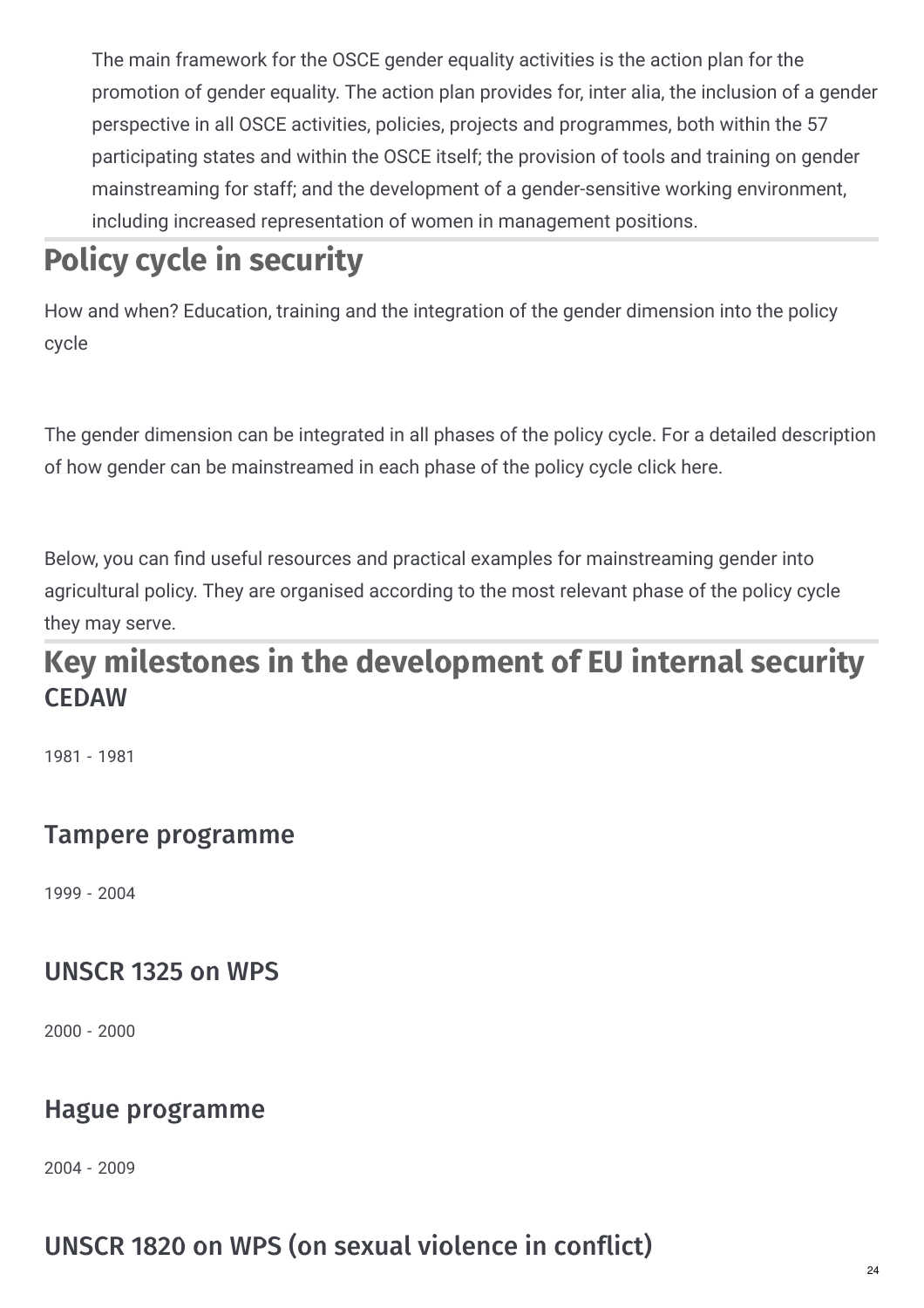2008 - 2008

## Ratification of the comprehensive approach to the implementation of UNSCRs 1325 and 1820

2008 - 2008

### Stockholm programme

2010 - 2014

## Istanbul Convention

2011 - 2011

## EU internal security strategy

2011 - 2014

## European Parliament Resolution 2014/2918 (reaffirming coherence between internal and external aspects of security)

2014 - 2014

#### UNSCR 2242 on WPS

2015 - 2015

## European Agenda on Security

2015 - 2020

## A global strategy for the EU's foreign and security policy

2016 - 2016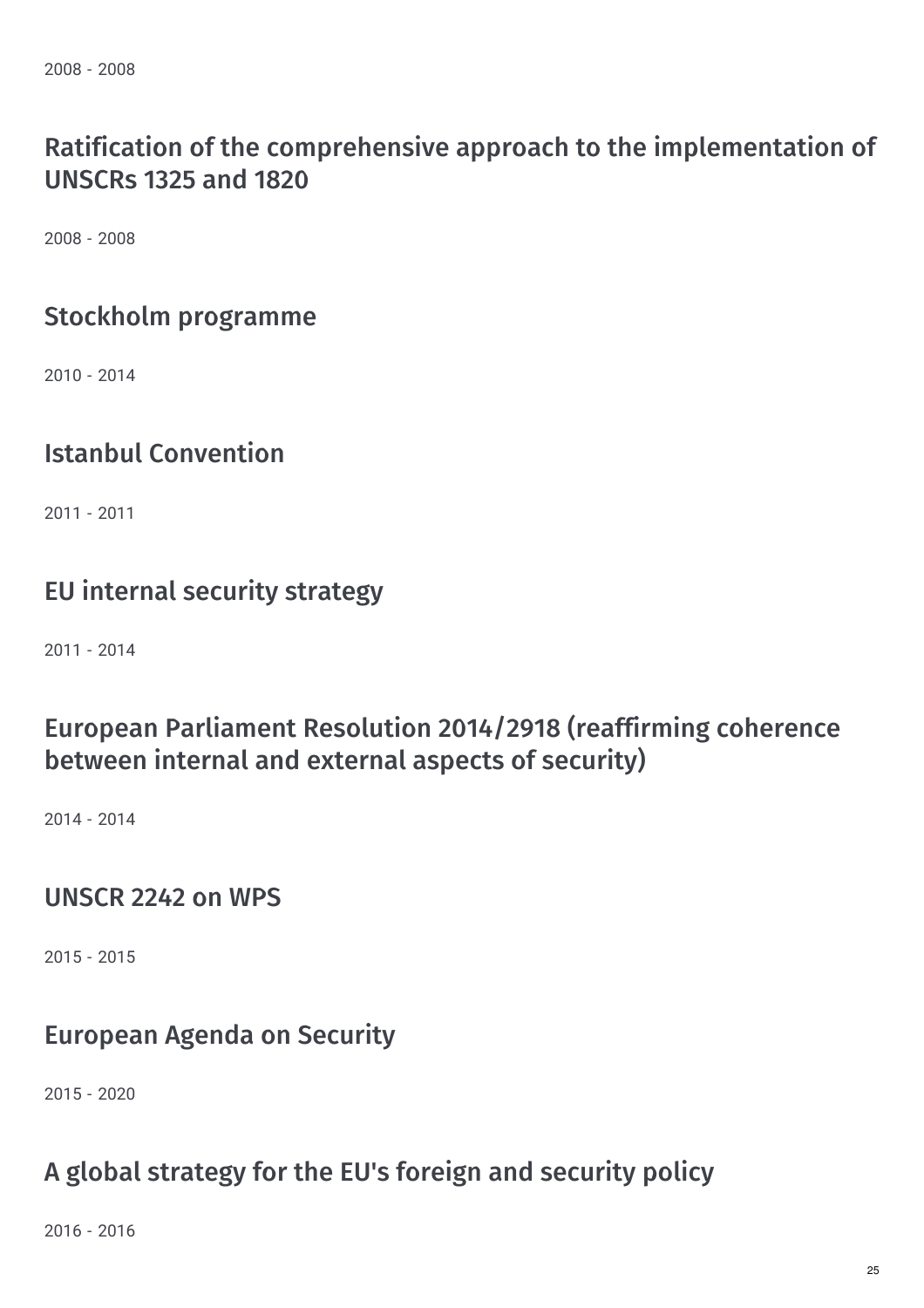## EU gender action plan II (Gender Equality and Women's Empowerment - Transforming the lives of girls and women through EU external relations)

2016 - 2020

## Council conclusion on WPS

2018 - 2018

## **Current policy priorities at EU level**

The EU's mission is to build a European area of security. The aim is to offer practical solutions to new and complex security threats so that citizens feel secure. Many of the security concerns today have their origins in instability in the EU's immediate neighbourhood.

#### **The European agenda on security**

As the [European](https://ec.europa.eu/home-affairs/what-we-do/policies/security-union-strategy_en) agenda on security sets out, threats are becoming more varied and interna‐ tional, and are growing increasingly cross-border and interrelated in nature.

The five current priorities set out in the European agenda on security are to ensure:

- **1** full compliance with fundamental rights;
- more transparency, accountability and democratic control, to inspire citizens' confidence; **2**
- **3** better application and implementation of existing EU legal instruments;
- **4** a more joined-up inter-agency and cross-sectoral approach;
- **5** the interlinking of all internal and external dimensions of security.

The EU already has a number of legal, practice and support tools in place to support the European area of security. These rely on all actors involved working together closely, across sectors and levels and among themselves, including EU institutions and agencies, Member States and national authorities.

**EU global strategy for foreign and security policy**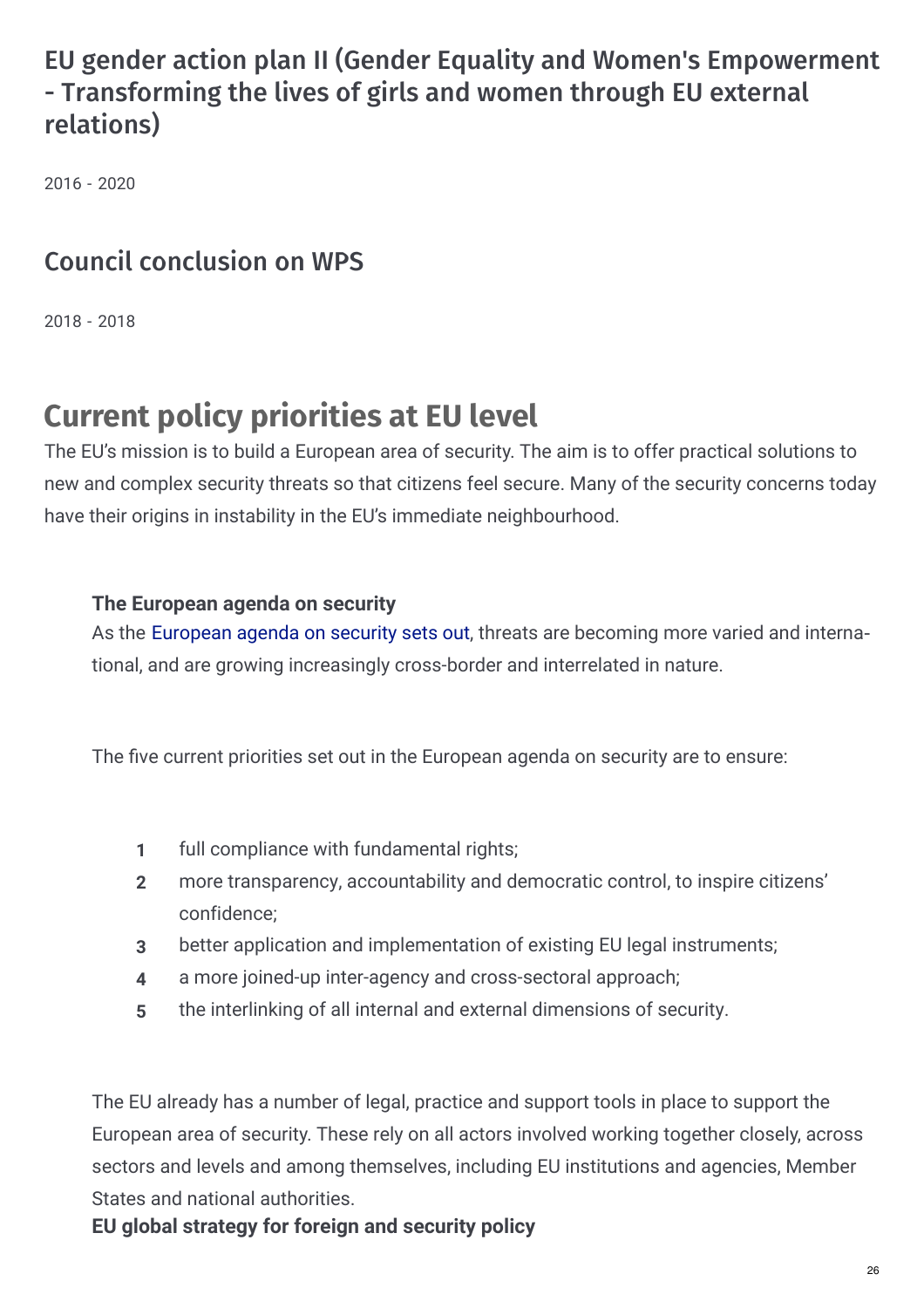A global [strategy](https://eeas.europa.eu/topics/eu-global-strategy/17304/global-strategy-european-unions-foreign-and-security-policy_en) for the foreign and security policy of the EU was adopted in June 2016. This replaces the European security strategy adopted in 2003. The global strategy acknowledges from the outset the interlinked nature of internal and external security:

'Europeans, working with partners, must have the necessary capabilities to defend themselves and live up to their commitments to mutual assistance and solidarity enshrined in the Treaties. Internal and external security are ever more intertwined: our security at home entails a parallel interest in peace in our neighbouring and surrounding regions.'

It calls specifically for a more joined-up approach between the internal and external developments of policies; of relevance to this report it highlights the issues of migration, security and counterterrorism as particular priority areas. In the case of organised crime and terrorism, for example, the external cannot be separated from the internal. Internal policies in these areas often only address the consequences of external dynamics. The global strategy outlines the importance of a parallel interest in peace in the EU's neighbourhood. It therefore underscores the importance of a broader interest in conflict prevention and the promotion of human security, which should include addressing the root causes of instability in the world. At the same time, it calls for the mainstreaming of human rights and gender across all policy sectors and institutions.

#### **The implementation plan on security and defence**

To complement the global strategy, the [implementation](https://eeas.europa.eu/sites/eeas/files/implementation_plan_on_security_and_defence_02-03-2018.pdf) plan on security and defence was adopted in November 2016 to 'raise the level of ambition of the European Union's security and defence policy'. It prioritises three core tasks: responding to external conflicts and crises, the capacity building of partners and protecting the EU and its citizens through external action. It underscores the importance of coordination between the EU's internal and external instruments, acknowledging that the distinction between internal and external security are becoming increasingly blurred. The implementation plan makes no mention of gender, which suggests gender has not been fully mainstreamed across all policy sectors and institutions as called for by the European global strategy.

**Implementing the EU global strategy – year 1 report**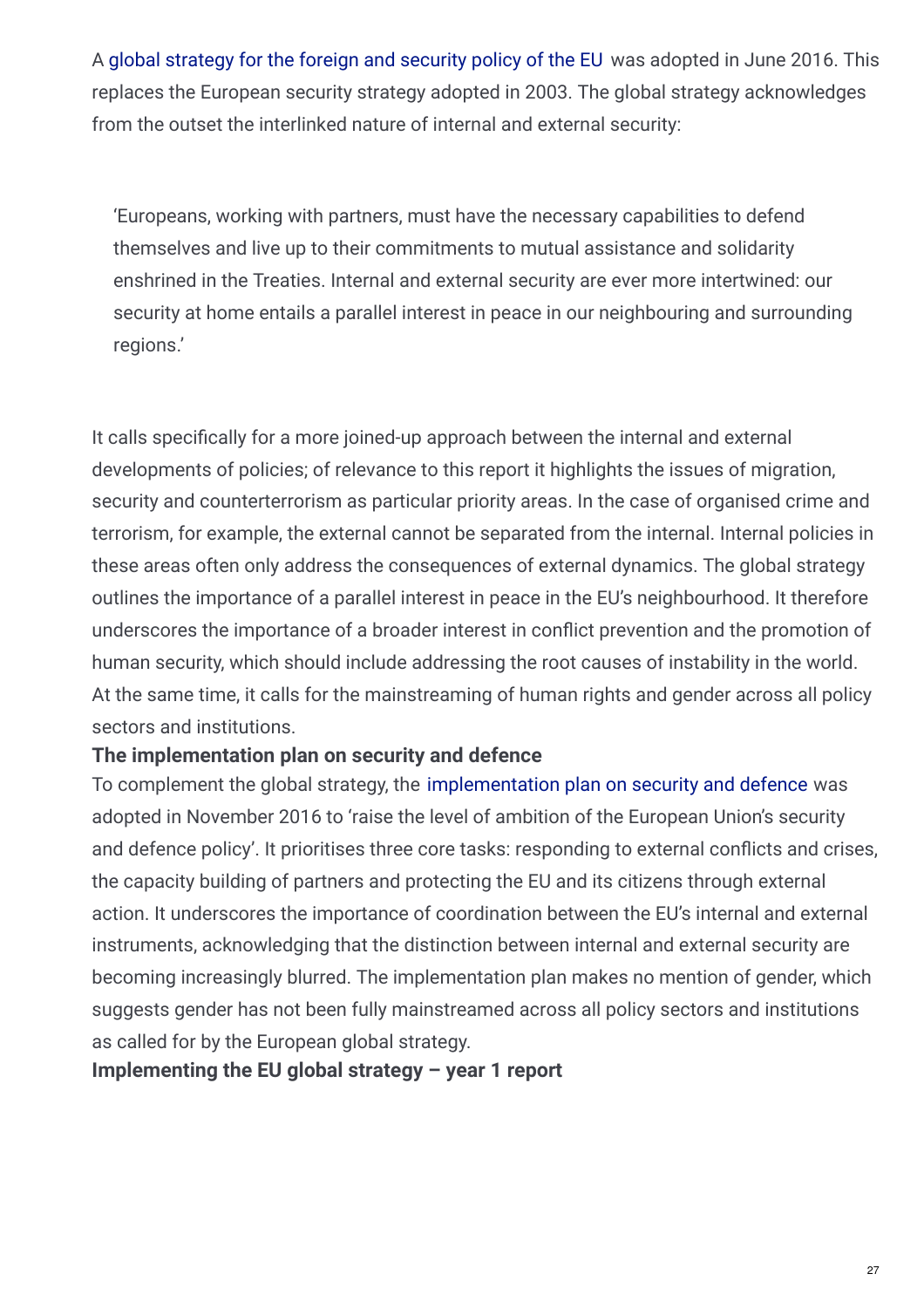In 2017, a report on the [implementation](https://www.unodc.org/documents/brussels/ABOUT EU /2017.06_EU_global_strategy_year1.pdf) of the global strategy was published. It highlighted some progress in supporting internal–external security considerations. On the issue of counterterrorism, the High Representative worked in cooperation with the European Commission and the EU Counterterrorism Coordinator and with the support of relevant JHA agencies (including Europol and CEPOL) to strengthen cooperation with partners in the Middle East, North Africa, the western Balkans and Turkey. In further support of the internal– external security nexus, the EEAS and the Commission have worked together to facilitate cooperation between partners and the relevant JHA agencies within their capacities and mandates. This includes counterterrorism capacity-building initiatives, the secondment of JHA officials to CSDP missions and better use of the network of counterterrorism and security experts on the ground where they are deployed in EU delegations.

The report highlighted that priorities related to organised crime (including firearms trafficking in the western Balkans) had been included in political dialogues with relevant non-EU countries to support the internal–external security nexus.

The report underscored the importance of cybercrime as a priority for the EU's security. It stated that work was ongoing in the Commission to revise the EU's existing cybersecurity strategy and cyberdiplomacy toolbox.

The report makes no mention of gender, despite the global strategy calling for the mainstreaming of gender across all policy sectors in the internal–external security nexus. This suggests work still needs to be done to prioritise this initiative.

#### **European Union Naval Force Mediterranean – Operation Sophia**

Part of the EU's response to the migration issue is the European Union Naval Force [Mediterranean](https://www.operationsophia.eu/) Operation Sophia, which commenced in April 2015. It seeks to address the physical component but also the root causes of conflict, poverty, climate change and persecution. The mission's mandate is to identify, capture and dispose of vessels suspected of being used by people smugglers or traffickers. From October 2015, Operation Sophia moved to its second phase, which entails the boarding, search, seizure and diversion of vessels suspected of being used for human smuggling or trafficking. In June 2016, the Council extended the mandate of Operation Sophia to include training of the Libyan coastguards and navy, and contributing to the UN arms embargo on the coast of Libya. **European neighbourhood policy**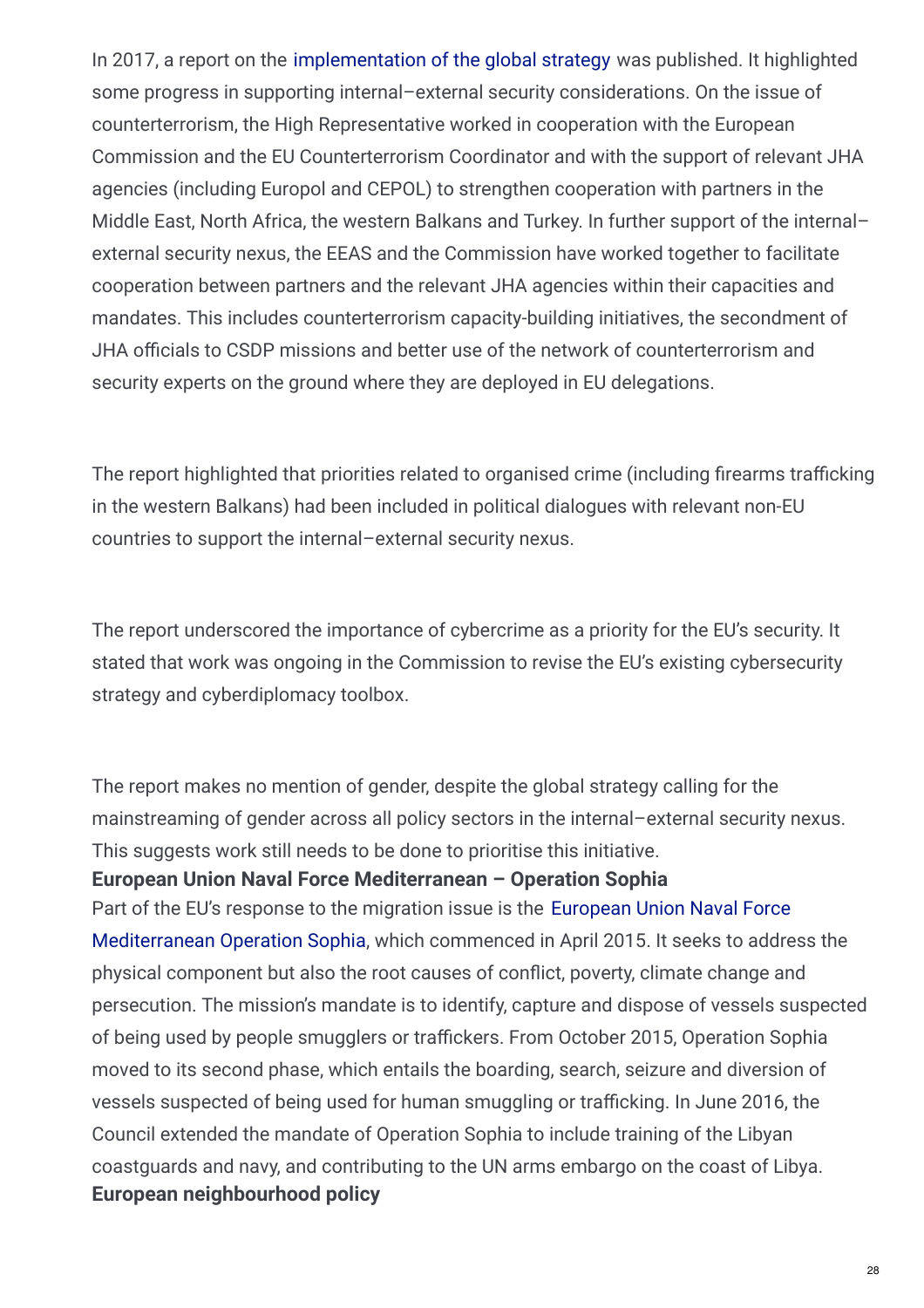The EU's European [neighbourhood](https://eeas.europa.eu/diplomatic-network/european-neighbourhood-policy-enp_en) policy was revised in November 2016. This is the framework through which the EU works with its southern and eastern neighbours to support and foster stability, security and prosperity in line with the global strategy for the EU's foreign and security policy. All delegations and programmes under the umbrella of the European neighbourhood policy are required to include impact assessments and reports on the gender action plan indicators.

### **References**

#### **Selected policy documents relevant to internal security**

Council of the European Union, Draft Council conclusions on the renewed European Union in‐ ternal security strategy 2015–2020, Council document 9798/15, 2015 [\(http://data.consilium.europa.eu/doc/document/ST-9798-2015-INIT/en/pdf](http://data.consilium.europa.eu/doc/document/ST-9798-2015-INIT/en/pdf)).

EEAS, 'CMPD Food for Thought Paper – From strengthening ties between CSDP/FSJ actors towards more security in Europe', 2016 (http:// [statewatch.org/news/2016/jul/eeas-food-for](http://statewatch.org/news/2016/jul/eeas-food-for-thought-more-security-in-europe-10934-16.pdf)thought-more-security-in-europe-10934-16.pdf).

European Commission, Commission communication – The European agenda on security, COM(2015) 185 final, 2015 (https://ec.europa.eu/home-affairs/sites/homeaffairs/files/e[library/documents/basic-documents/docs/eu\\_agenda\\_on\\_security\\_en.pdf\).](https://ec.europa.eu/home-affairs/sites/homeaffairs/files/e-library/documents/basic-documents/docs/eu_agenda_on_security_en.pdf)

European Parliament, 'An Area of Freedom, Security and Justice – General aspects', fact sheet on the European Union [\(http://www.europarl.europa.eu/factsheets/en/sheet/150/an](http://www.europarl.europa.eu/factsheets/en/sheet/150/an-area-of-freedom-se�curity-and-justice-general-aspects)area-of-freedom-security-and-justice-general-aspects).

European Parliament, Resolution of 17 December 2014 on renewing the EU internal security strategy, 2014/2918(RSP), 2014 [\(https://www.europarl.europa.eu/doceo/document/TA-8-](https://www.europarl.europa.eu/doceo/document/TA-8-2014-0102_EN.html) 2014-0102\_EN.html).

#### **Policy documents relevant to gender equality**

Council of Europe, 'Council of Europe Gender Equality Strategy 2018–2023', 2018 [\(https://rm.coe.int/strategy-en-2018-2023/16807b58eb](https://rm.coe.int/strategy-en-2018-2023/16807b58eb)).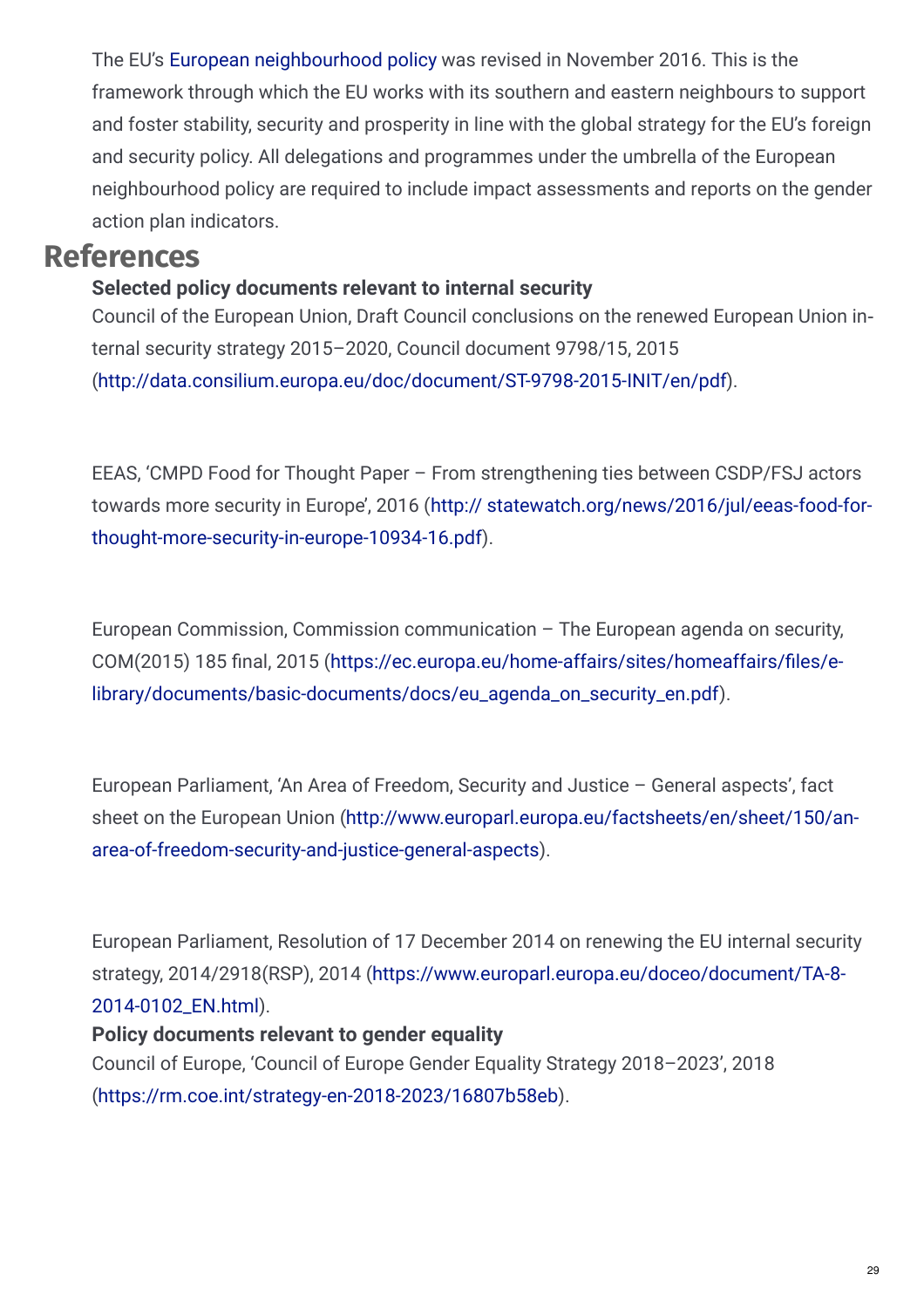Council of the European Union, Comprehensive approach to the EU implementation of the United Nations Security Council Resolutions 1325 and 1820 on women, peace and security, Council document 15671/1/08, 2008 (http://www.seesac.org/f/img/File/Res/Gender-and-Se‐ [curity-Resources/EU-implementaion-of-the-UNSC-resolutions-Women-639.pdf\).](http://www.seesac.org/f/img/File/Res/Gender-and-Se�curity-Resources/EU-implementaion-of-the-UN�SC-resolutions-Women-639.pdf)

Council of the European Union, EU action plan on women, peace and security (WPS) 2019– 2024, Council document 11031/19, 2019 (https://www.

[consilium.europa.eu/register/en/content/out?&typ=ENTRY&i=ADV&DOC\\_ID=ST-11031-2019-](https://www.consilium.europa.eu/register/en/content/out?&�typ=ENTRY&i=ADV&DOC_ID=ST-11031-2019-INIT) INIT).

Council of the European Union, Implementation of UNSCR 1325 as reinforced by UNSCR 1820 in the context of ESDP, Council document 15782/3/08, 2008 [\(http://eeas.europa.eu/archives/features/features-working-women/working-with](http://eeas.europa.eu/archives/features/features-working-women/working-with-women/docs/03-implementation-esdp_en.pdf)women/docs/03-implementation-esdp\_en.pdf).

European Commission, Commission communication – A Union of Equality – Gender equality strategy 2020-2025, COM(2020) 152 final, 2020 (https://eur-lex.europa.eu/legal[content/EN/TXT/?uri=COM:2020:152:FIN\).](https://eur-lex.europa.eu/legal-content/EN/TXT/?uri=COM:2020:152:FIN)

#### **References to studies on gender and security**

Schomerus, M. and El Taraboulsi-McCarthy, S., 'Countering Violent Extremism – Topic guide, March 2017', GSDRC, 2017 (http://www.gsdrc.org/ [wp-content/uploads/2017/03/CVE.pdf](http://www.gsdrc.org/wp-content/uploads/2017/03/CVE.pdf)).

UN Women, 'Countering violent extremism while respecting the rights and autonomy of women and their communities' in *A Global Study on the Implementation of United Nations Security Council Resolution 1325*, 2015 [\(http://wps.unwomen.org/pdf/CH09.pdf](http://wps.unwomen.org/pdf/CH09.pdf)).

#### **Other resources**

Neubauer, V., 'How could the Convention on the Elimination of all Forms of Discrimination against Women (CEDAW) be implemented in the EU References European Institute for Gender Equality 26

legal framework?', European Parliament Directorate-General for Internal Policies, 2011 [\(https://www.europarl.europa.eu/RegData/etudes/note/join/2011/453193/IPOL-](https://www.europarl.europa.eu/RegData/etudes/note/join/2011/453193/IPOL-FEMM_NT(2011)453193_EN.pdf)FEMM\_NT(2011)453193\_EN.pdf).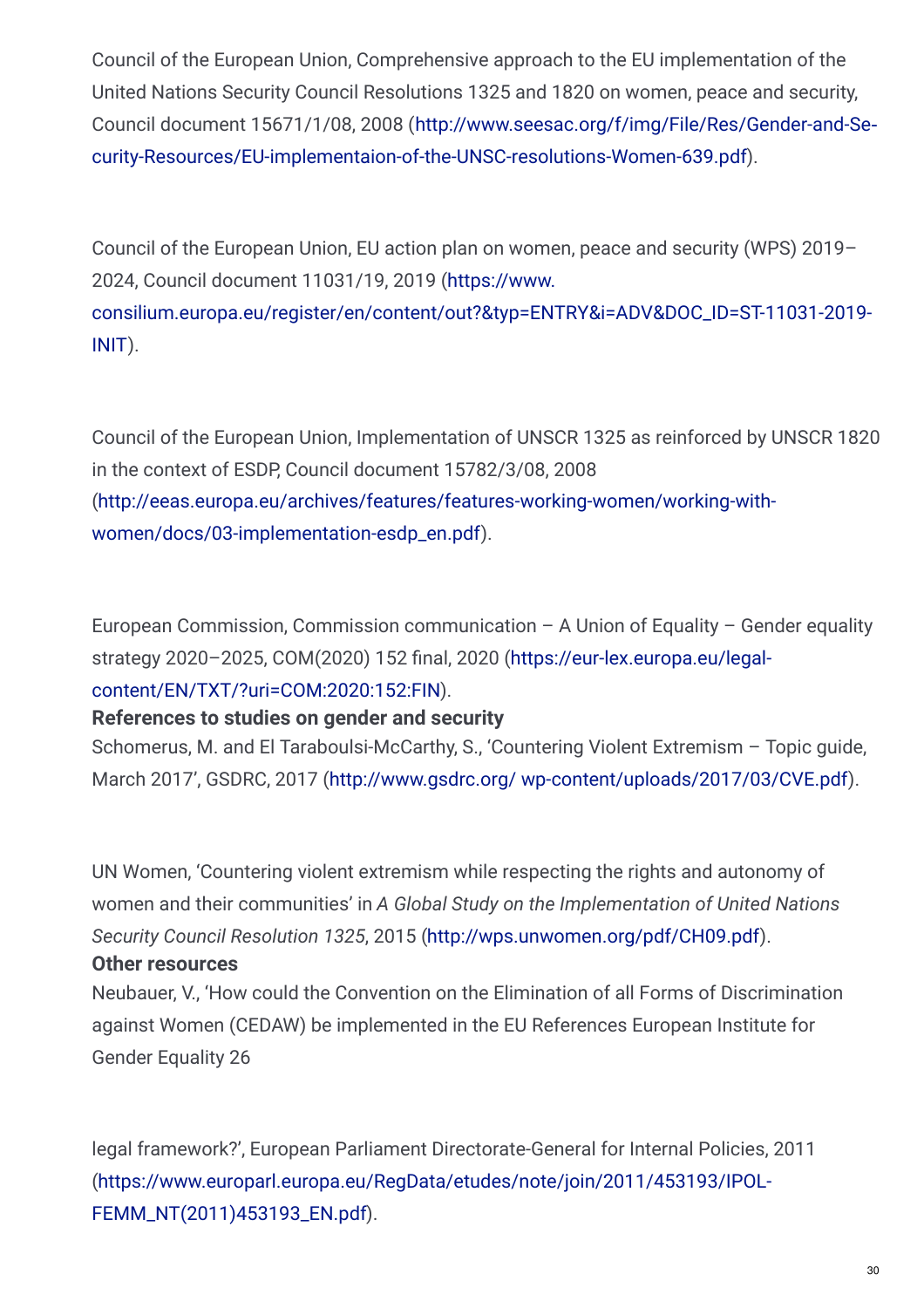UN, Convention on the Elimination of All Forms of Discrimination against Women, 1979 [\(https://www.un.org/womenwatch/daw/cedaw/index.html](https://www.un.org/womenwatch/daw/cedaw/index.html)).

#### **Useful Academic Sources**

Ansorg, N. and Haastrup, T., 'Gender and the EU's Support for Security Sector Reform in Fragile Contexts', *Journal of Common Market Studies*, Vol. 56, No 5, 2018, pp. 1127–1143 (https://www.ssoar. info/ssoar/bitstream/handle/document/57763/ssoar-jcms-2018-5 ansorg\_et\_al-Gender\_ [and\\_the\\_EUs\\_Support.pdf?sequence=1&isAllowed=y&lnkname=ssoar](https://www.ssoar.info/ssoar/bitstream/handle/document/57763/ssoar-jcms-2018-5-ansorg_et_al-Gender_and_the_EUs_Support.pdf?sequence=1&isAllowed=y&lnkname=ssoar-jcms-2018-5-ansorg_et_al-Gender_and_the_EUs_Support.pdf)jcms-2018-5-ansorg\_ et\_al-Gender\_and\_the\_EUs\_Support.pdf).

David, M. and Guerrina, R., 'Gender and European External Relations – Dominant discourses and unintended consequences of gender mainstreaming', *Women's Studies International Forum*, Vol. 39, 2013, pp. 53–62

[\(https://www.sciencedirect.com/science/article/abs/pii/S0277539512001082](https://www.sciencedirect.com/science/article/abs/pii/S0277539512001082)).

Deiana, M.-A. and McDonagh, K., '"It is important, but …" – Translating the women peace and security (WPS) agenda into the planning of EU peacekeeping missions', *Peacebuilding,* Vol. 6, No 1, 2017, pp. 34–48

[\(https://www.tandfonline.com/doi/abs/10.1080/21647259.2017.1303870](https://www.tandfonline.com/doi/abs/10.1080/21647259.2017.1303870)).

Chappell, L., Guerrina, R. and Wright, K. A. M., 'Transforming CSDP? Feminist triangles and gender regimes', *Journal of Common Market Studies,* Vol. 56, No 5, 2018, pp. 1036–1052 [\(https://onlinelibrary.wiley.com/doi/abs/10.1111/jcms.12705](https://onlinelibrary.wiley.com/doi/abs/10.1111/jcms.12705)).

Guerrina, R. and Wright, K. A. M., 'Gendering Normative Power Europe – Lessons of the women, peace and security agenda', *International Affairs,* Vol. 92, No 2, 2016, pp. 293–312 [\(https://onlinelibrary.wiley.com/doi/abs/10.1111/1468-2346.12555](https://onlinelibrary.wiley.com/doi/abs/10.1111/1468-2346.12555)).

Hudson, H., 'The Power of Mixed Messages – Women, peace, and security language in national action plans from Africa', *Africa Spectrum*, Vol. 52, No 3, 2017, pp. 3–29 (https://d[nb.info/1153059193/34\).](https://d-nb.info/1153059193/34)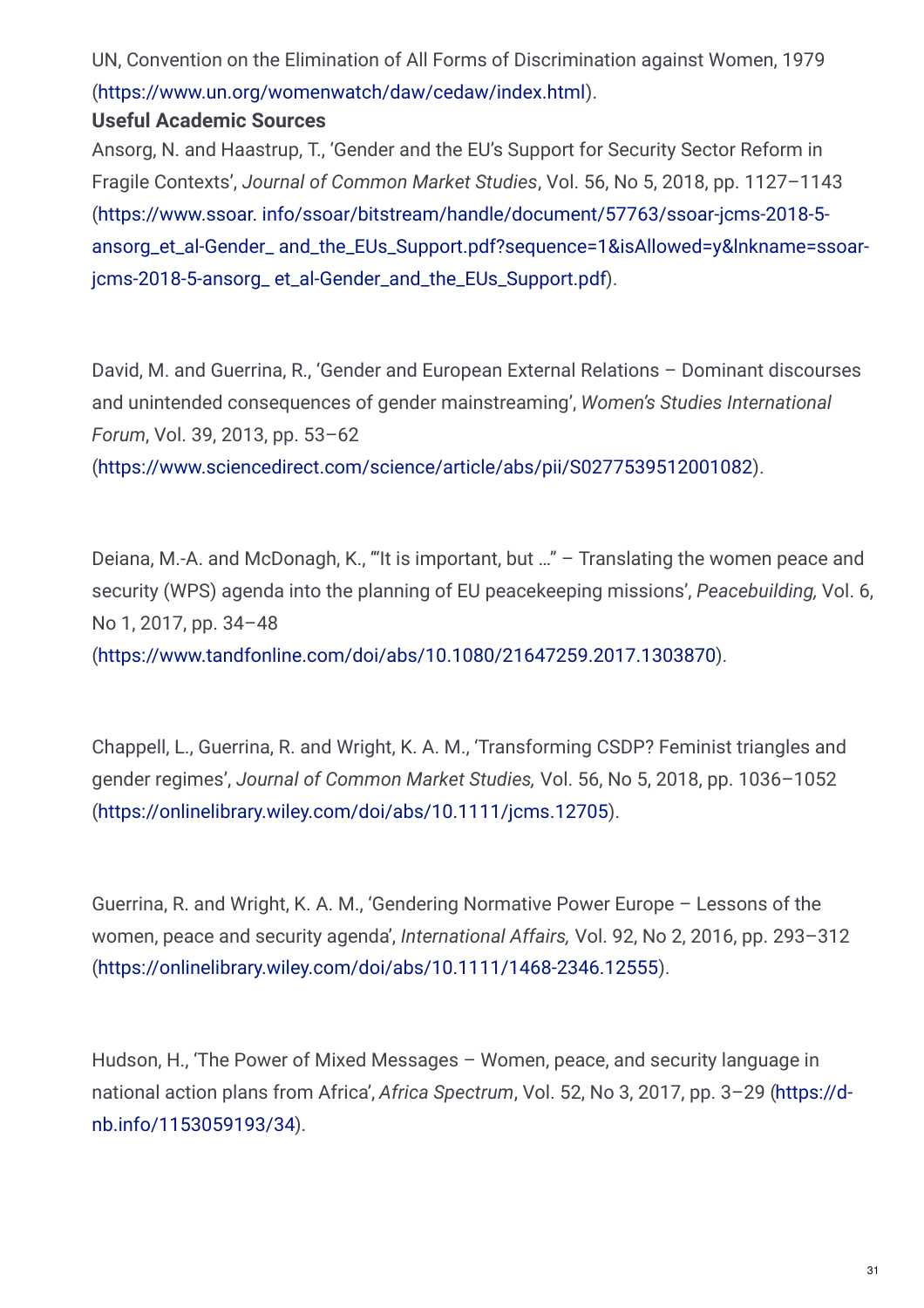Hudson, N. F., 'The Social Practice of Securitizing Women's Rights and Gender Equality -1325 4fteen years on', *ISA Human Rights Conference*, 2016 [\(http://web.isanet.org/Web/Conferences/HR2016-NYC/Archive/bafb0af9-7b58-4119-88e3-](http://web.isanet.org/Web/Conferences/HR2016-NYC/Archive/bafb0af9-7b58-4119-88e3-8b4e85f49ee3.pdf) 8b4e85f49ee3.pdf).

Kronsell, A., 'Sexed Bodies and Military Masculinities – Gender path dependence in EU's common security and defence policy', *Men and Masculinities,* Vol. 19, No 3, 2016, pp. 311– 336 [\(https://journals.sagepub.com/doi/abs/10.1177/1097184X15583906](https://journals.sagepub.com/doi/abs/10.1177/1097184X15583906)).

Kunz, R. and Maisenbacher, J., 'Women in the Neighbourhood – Reinstating the European Union's civilising mission on the back of gender equality promotion?', *European Journal of International Relations*, Vol. 23, No 1, 2015, pp. 122–144 [\(https://journals.sagepub.com/doi/abs/10.1177/1354066115621120](https://journals.sagepub.com/doi/abs/10.1177/1354066115621120)).

MacRae, H., 'The EU as a Gender Equal Polity – Myths and realities', *Journal of Common Market Studies*, Vol. 48 No 1, 2010, pp. 155–174 (https:// [onlinelibrary.wiley.com/doi/full/10.1111/j.1468-](https://onlinelibrary.wiley.com/doi/full/10.1111/j.1468-5965.2009.02046.x) 5965.2009.02046.x).

Sjoberg, L., 'Jihadi Brides and Female Volunteers – Reading the Islamic State's war to see gender and agency in conflict dynamics', *Conflict Management and Peace Science*, Vol. 35, No 3, pp. 296–311, 2017 [\(https://journals.sagepub.com/doi/full/10.1177/0738894217695050](https://journals.sagepub.com/doi/full/10.1177/0738894217695050)).

Stern, M., 'Gender and Race in the European Security Strategy – Europe as a "force for good"?', *Journal of International Relations and Development*, Vol. 14, No 1, 2011, pp. 28–59 [\(https://www.academia.edu/29385511/Gender\\_and\\_race\\_in\\_the\\_European\\_security\\_strategy](https://www.academia.edu/29385511/Gender_and_race_in_the_European_security_strategy_Europe_as_a_force_for_good) \_Europe\_as\_a\_force\_for\_good).

Walby, S., 'The European Union and Gender Equality – Emergent Varieties of Gender Regime', *Social Politics: International Studies in Gender, State & Society*, Vol. 11, No 1, 2004, pp. 4–29 [\(https://academic.oup.com/sp/article-abstract/11/1/4/1654404](https://academic.oup.com/sp/article-abstract/11/1/4/1654404)).References Sectoral Brief: Gender and Security 27 **Primary documents cited in the report**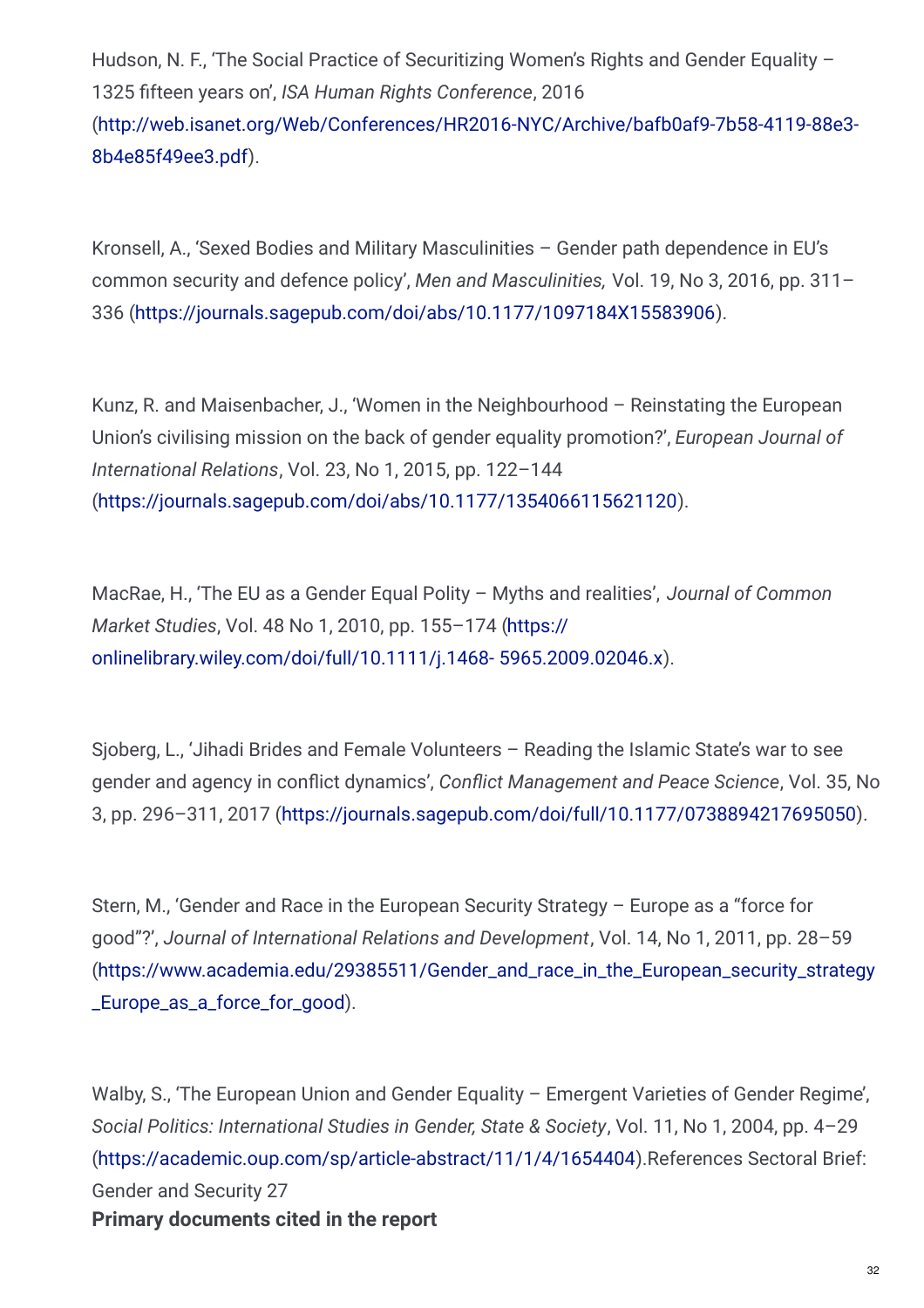Bastick, M., *Gender Self-Assessment Guide for the Police, Armed Forces and Justice Sector*, DCAF, Geneva, 2011

[\(https://www.dcaf.ch/sites/default/4les/publications/documents/self\\_assessment\\_guide.pd](https://www.dcaf.ch/sites/default/files/publications/documents/self_assessment_guide.pdf) f).

Beveridge, F. and Cengiz, F., *The EU Budget for Gender Equality*, European Parliament Directorate-General for Internal Policies, 2015 [\(https://www.europarl.europa.eu/RegData/etudes/STUD/2015/490708/IPOL\\_STU\(2015\)490](https://www.europarl.europa.eu/RegData/etudes/STUD/2015/490708/IPOL_STU(2015)490708_EN.pdf) 708\_EN.pdf).

Council of the European Union, Council conclusions on women, peace and security, Council document 15086/18, 2018 [\(https://www.consilium.europa.eu/media/37412/st15086](https://www.consilium.europa.eu/media/37412/st15086-en18.pdf) en18.pdf).

Council of the European Union, Council Decision 2008/616/JHA of 23 June 2008 on the im‐ plementation of Decision 2008/615/JHA on the stepping up of cross-border cooperation, particularly in combating terrorism and cross-border crime, 2008 [\(https://www.legislation.gov.uk/eudn/2008/616/introduction](https://www.legislation.gov.uk/eudn/2008/616/introduction)).

Council of the European Union, *Internal Security Strategy for the European Union – Towards a European security model, Publications Office of the European Union, Luxembourg, 2010* [\(https://www.consilium.europa.eu/en/documents-publications/publications/internal-security](https://www.consilium.europa.eu/en/documents-publications/publications/internal-security-strategy-european-union-towards-european-security-model/)strategy-european-union-towards-european-security-model/).

de Leede, S., Haupfleisch, R., Korolkova, K. and Natter M., *Radicalisation and Violent Extremism – Focus on women: How women become radicalised, and how to empower them to prevent radicalisation*, European Parliament Directorate-General for Internal Policies, 2017 [\(http://www.europarl.europa.eu/RegData/etudes/STUD/2017/596838/IPOL\\_STU\(2017\)5968](http://www.europarl.europa.eu/RegData/etudes/STUD/2017/596838/IPOL_STU(2017)596838_EN.pdf) 38\_EN.pdf).

EEAS, 'Human Resources – Annual report 2017', 2017 [\(https://eeas.europa.eu/sites/eeas/4les/2018\\_05\\_15\\_hr\\_report\\_2017\\_4nal.pdf](https://eeas.europa.eu/sites/eeas/files/2018_05_15_hr_report_2017_final.pdf)).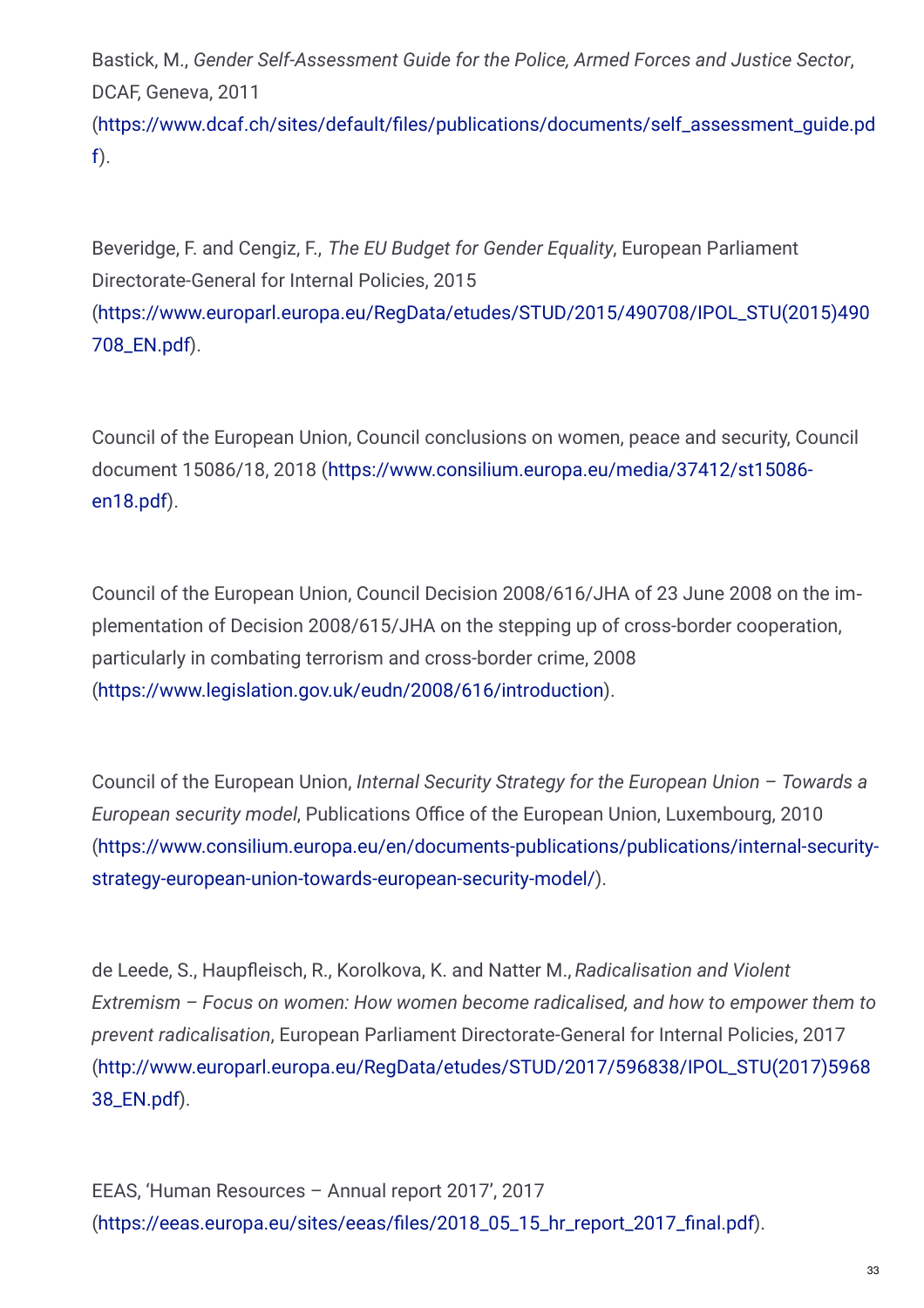EIGE, 'Beijing +20: The Platform for Action (BPfA) and the European Union – Area E: Women and armed conflict', fact sheet, 2015 [\(https://eige.europa.eu/publications/beijing20](https://eige.europa.eu/publications/beijing20-factsheet-area-e-women-and-armed-conflict) factsheet-area-e-women-and-armed-conflict).

EIGE, *Beijing +25: The ;fth review of the implementation of the Beijing Platform for Action in the EU Member States, Publications Office of the European Union, Luxembourg, 2020* [\(https://eige.europa.eu/publications/beijing-25-4fth-review-implementation-beijing-platform](https://eige.europa.eu/publications/beijing-25-fifth-review-implementation-beijing-platform-action-eu-member-states)action-eu-member-states).

EIGE, 'Cyber violence is a growing threat, especially for women and girls', 2017 [\(https://eige.europa.eu/news/cyber-violence-growing-threat-especially-women-and-girls](https://eige.europa.eu/news/cyber-violence-growing-threat-especially-women-and-girls)).

European Commission, Commission communication – The EU Internal Security Strategy in Action: Five steps towards a more secure Europe, COM(2010) 673 final, 2010 [\(http://register.consilium.europa.eu/doc/srv?l=EN&f=ST](http://register.consilium.europa.eu/doc/srv?l=EN&f=ST 16797 2010 INIT) %2016797 %20 2010 %20INIT).

European Commission, 'Operational guidelines on the preparation and implementation of EU financed actions specific to countering terrorism and violent extremism in third countries', 2017 [\(https://issat.dcaf.ch/fre/download/131230/2684696/EU-CT-CVE-guidelines.pdf](https://issat.dcaf.ch/fre/download/131230/2684696/EU-CT-CVE-guidelines.pdf)).

European Commission, Proposal for a Regulation of the European Parliament and of the Council establishing a European Union agency for law enforcement training (CEPOL), repealing and replacing the Council Decision 2005/681/ JHA, COM(2014) 465 final, 2014 [\(https://www.europarl.europa.eu/meetdocs/2014\\_2019/documents/com/com\\_com\(2014\)04](https://www.europarl.europa.eu/meetdocs/2014_2019/documents/com/com_com(2014)0465_/com_com(2014)0465_en.pdf) 65\_/com\_com(2014)0465\_en.pdf).

European Parliament, Report on the situation of women refugees and asylum seekers in the EU, 2015/2325(INI), 2016 [\(https://www.europarl.europa.eu/doceo/document/A-8-2016-](https://www.europarl.europa.eu/doceo/document/A-8-2016-0024_EN.html) 0024\_EN.html).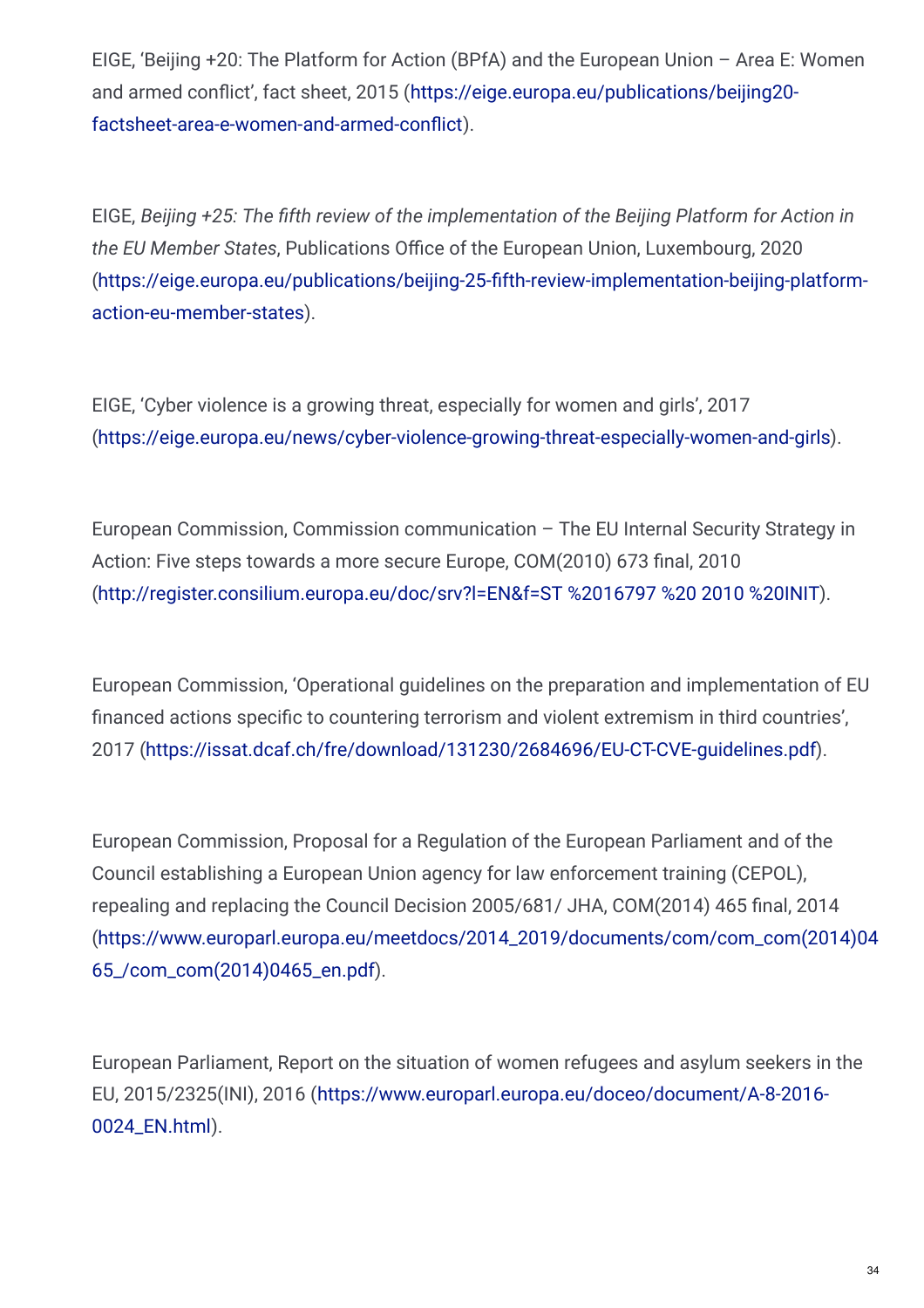European Parliament, Resolution of 9 July 2015 on the European agenda on security, 2015/2697(RSP), 2015 [\(https://www.europarl.europa.eu/doceo/document/TA-8-2015-](https://www.europarl.europa.eu/doceo/document/TA-8-2015-0269_EN.html) 0269\_EN.html).References European Institute for Gender Equality 28

European Parliament, 'Traffic in Human Beings - A hard crime to detect', infographic, 2017 [\(http://www.europarl.europa.eu/news/en/headlines/society/20171012STO85932/human](http://www.europarl.europa.eu/news/en/headlines/society/20171012STO85932/human-trafficking-nearly-16-000-victims-in-the-eu)trafficking-nearly-16-000-victims-in-the-eu).

European Parliament and Council, Regulation (EU) 2016/794 of 11 May 2016 on the European Union Agency for Law Enforcement Cooperation (Europol) and replacing and repealing Council Decisions 2009/371/JHA, 2009/934/JHA, 2009/935/ JHA, 2009/936/JHA and 2009/968/JHA, 2016 [\(https://eur-lex.europa.eu/legal-content/EN/TXT/?](https://eur-lex.europa.eu/legal-content/EN/TXT/?uri=CELEX:32016R0794) uri=CELEX:32016R0794).

European Political Strategy Centre, 'Towards a Security Union – Bolstering the EU's counterterrorism response', *EPSC Strategic Notes*, No 12, 2016 (https://wayback.archiveit.org/12090/20170105043044/ https://ec.europa.eu/epsc/sites/epsc/files/strategic\_note\_issue\_12.pdf).

European Union Agency for Fundamental Rights, *Violence against Women: An EU-wide survey*, Publications Office of the European Union, Luxembourg, 2014 [\(https://fra.europa.eu/en/publication/2014/violence-against-women-eu-wide-survey-main](https://fra.europa.eu/en/publication/2014/violence-against-women-eu-wide-survey-main-results-report)results-report).

European Women's Lobby, 'Factsheet  $-$  EU ratification of the Istanbul Convention: A vital opportunity to end violence against women and girls', 2018 (https://www.womenlobby.org/Factsheet-EU-ratification-of-the-Istanbul-Convention-A-vitalopportunity-to-end-7715).

European Women's Lobby, 'The European Parliament adopts a strong report on the EU accession to the Istanbul Convention', 2017 (https://www.womenlobby.org/The-European-[Parliament-adopts-a-strong-report-on-the-EU-accession-to-the\).](https://www.womenlobby.org/The-European-Parliament-adopts-a-strong-report-on-the-EU-accession-to-the)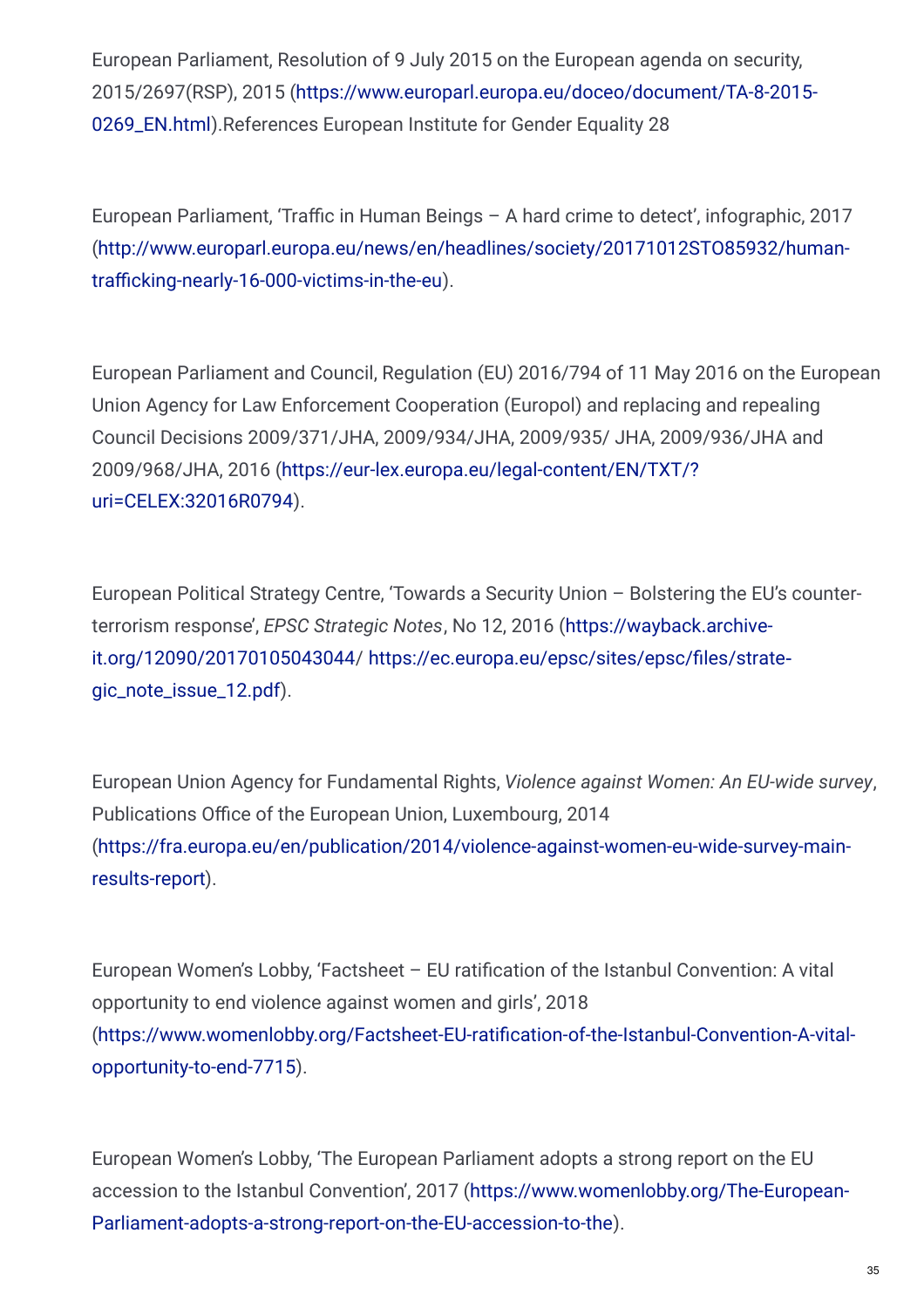Europol, *European Union Terrorism Situation and Trend Report 2018*, 2018 [\(https://www.europol.europa.eu/activities-services/main-reports/european-union-terrorism](https://www.womenlobby.org/The-European-Parliament-adopts-a-strong-report-on-the-EU-accession-to-the)situation-and-trend-report-2018-tesat-2018).

Europol, 'The Female Factor – Gender balance in law enforcement', 2012 (https://www.europol. [europa.eu/publications-documents/female-factor-gender-balance-in](https://www.europol.europa.eu/publications-documents/female-factor-gender-balance-in-law-enforcement)law-enforcement).

Fraser, A., Hamilton-Smith, N., Clark, A., Atkinson, C., Graham, W., McBride, M., Doyle, M. and Hobbs, D., *Community Experiences of Serious Organised Crime in Scotland*, Scottish Government, 2018 [\(https://www.stir.ac.uk/research/hub/publication/1088634](https://www.stir.ac.uk/research/hub/publication/1088634)).

Frontex, *Fifth Annual Report – Frontex Consultative Forum on Fundamental Rights* – *2017*, 2018 [\(https://www.statewatch.org/media/documents/news/2018/may/eu-frontex](https://www.statewatch.org/media/documents/news/2018/may/eu-frontex-consultative-forum-on-fundamental-rights-report-2017.pdf)consultative-forum-on-fundamental-rights-report-2017.pdf).

Global Counterterrorism Forum, 'Good Practices on Women and Countering Violent Extremism', 2014 [\(https://www.thegctf.org/LinkClick.aspx?](https://www.thegctf.org/LinkClick.aspx?fileticket=jA1tbXKhobE=&portalid=1) fileticket=jA1tbXKhobE=&portalid=1).

Juncker, J.-C., 'A New Start for Europe – My agenda for jobs, growth, fairness and democratic change – Political guidelines for the next Commission', 2014 [\(https://ec.europa.eu/commission/presscorner/detail/en/SPEECH\\_14\\_546](https://ec.europa.eu/commission/presscorner/detail/en/SPEECH_14_546)).

NATO, 'NATO Annual Report on Gender Perspectives in Allied Armed Forces – Progress made in pre-deployment training and work–life balance', 2017 [\(https://www.nato.int/cps/en/natohq/news\\_149993.htm](https://www.nato.int/cps/en/natohq/news_149993.htm)).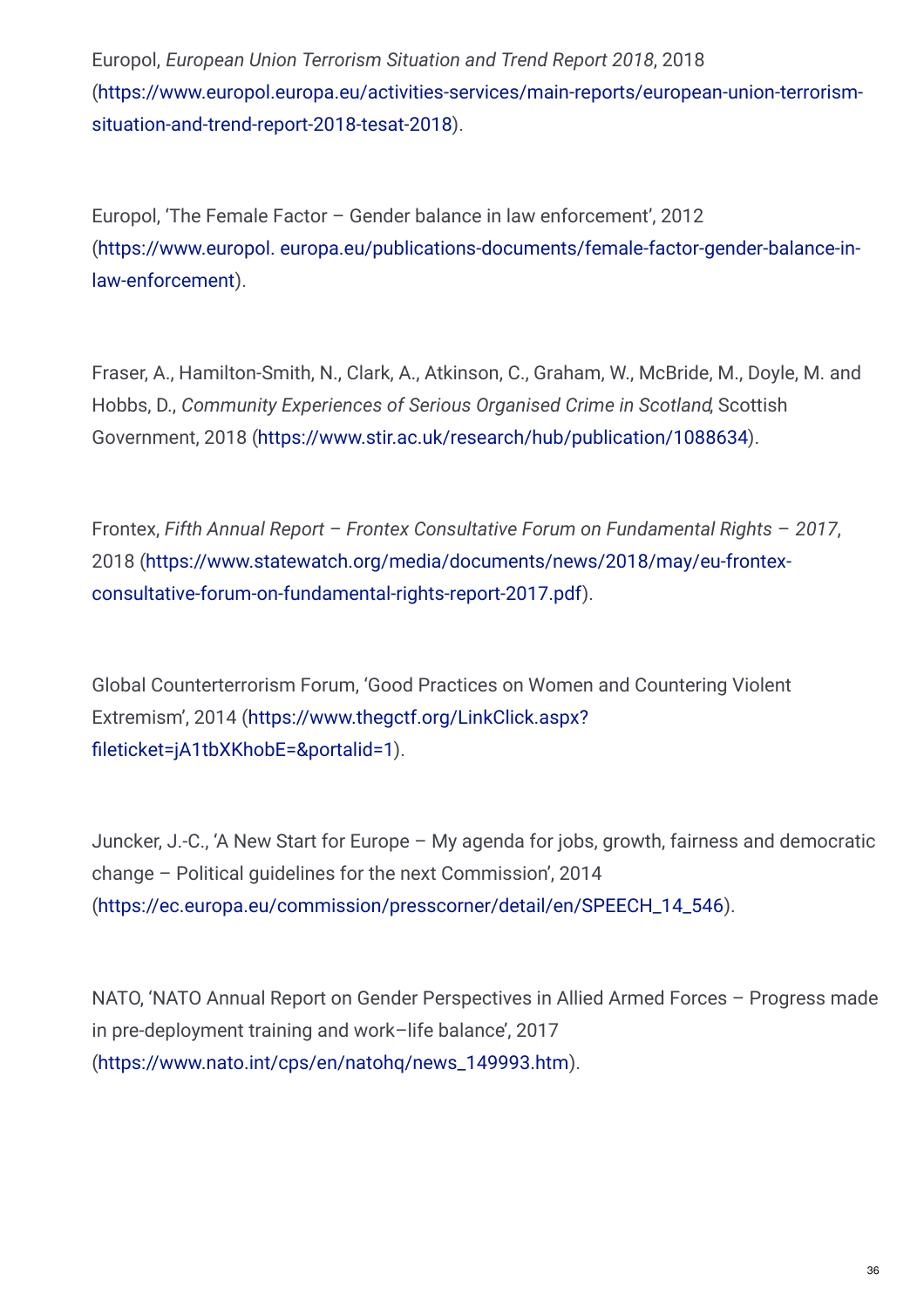NATO and Euro–Atlantic Partnership Council, 'NATO/ EAPC – Women, peace and security – Policy and action plan 2018', 2018 [\(https://www.nato.int/nato\\_static\\_02014/assets/pdf/pdf\\_2018\\_09/20180920\\_180920-WPS-](https://www.nato.int/nato_static_fl2014/assets/pdf/pdf_2018_09/20180920_180920-WPS-Action-Plan-2018.pdf)Action-Plan-2018.pdf).

Treaty of Amsterdam, 1997 [\(https://eur-lex.europa.eu/legal-content/EN/TXT/?](https://eur-lex.europa.eu/legal-content/EN/TXT/?uri=CELEX:11997D/TXT) uri=CELEX:11997D/TXT).

UN, 'Sexual Violence and Armed Conflict: United Nations response', Division for the Advancement of Women, 1998 [\(http://www.un.org/womenwatch/](http://www.un.org/womenwatch/daw/public/cover.pdf) daw/public/cover.pdf).

UN Development Programme Lebanon, 'Guide Note to Gender Sensitive Communication', 2018 [\(https://reliefweb.int/report/lebanon/guide-note-gender-sensitive-communication](https://reliefweb.int/report/lebanon/guide-note-gender-sensitive-communication-guidelines)guidelines).References Sectoral Brief: Gender and Security 29

UN Development Programme and International Alert, 'Improving the impact of preventing violence extremism programming – A toolkit for design, monitoring and evaluation', 2018 [\(https://reliefweb.int/report/world/improving-impact-preventing-violent-extremism](https://reliefweb.int/report/world/improving-impact-preventing-violent-extremism-programming)programming).

UNODC, 'Handbook on Children Recruited and Exploited by Terrorist and Violent Extremist Groups – The role of the justice system' 2017 (https://coraminternational.org/handbook[children-recruited-exploited-terrorist-violent-extremist-groups-role-justice-system/\).](https://coraminternational.org/handbook-children-recruited-exploited-terrorist-violent-extremist-groups-role-justice-system/)

UN Secretary-General, 'Report of the Secretary-General on Conflict-Related Sexual Violence', 2018 (https://reliefweb.int/report/world/report-secretary-general-conflict-related-sexualviolence-s2018250-enar).

UN Women, 'Women and Armed Conflict', infographic, 2015 [\(http://www.unwomen.org/en/digital-library/multimedia/2015/10/infographic-women-armed](http://www.unwomen.org/en/digital-library/multimedia/2015/10/infograph�ic-women-armed-conflict)conflict).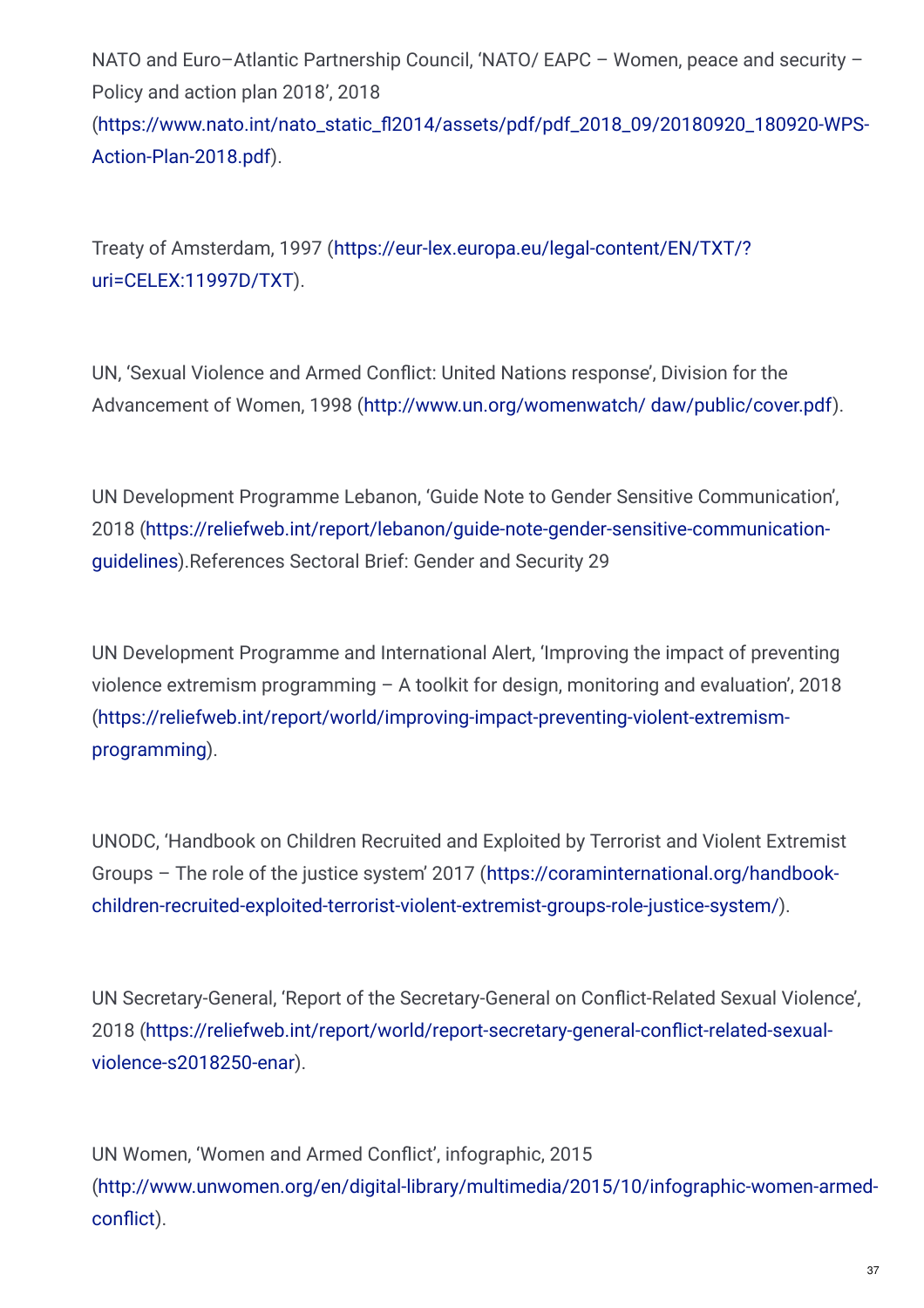Women's International League for Peace and Freedom. 'Through the Lens of Civil Society -Summary report of the public submission to the Global Study on Women, Peace and Security', 2015 [\(https://wilpf.org/wp-content/uploads/2015/08/May-29-Copy-Through-the-Lens-of-](https://wilpf.org/wp-content/uploads/2015/08/May-29-Copy-Through-the-Lens-of-Civil-Society-Executive-Summary-For-Summary-Report.pdf)Civil-Society-Executive-Summary-For-Summary-Report.pdf).

World Health Organization, 'Violence against Women - In situations of armed conflict and displacement', 1997 [\(https://www.who.int/gender/violence/v7.pdf](https://www.who.int/gender/violence/v7.pdf)).

#### **Organisations and databases**

EIGE, 'Gender Statistics Database' [\(https://eige.europa.eu/gender-statistics/dgs](https://eige.europa.eu/gender-statistics/dgs)).

European Network of Policewomen [\(http://www.enp.eu\)](http://www.enp.eu).

European Peacebuilding Liaison Office [\(http://eplo.org/](http://eplo.org/)).

European Women's Lobby [\(http://womenlobby.org](http://womenlobby.org)).

Europol, 'Europol Staff Numbers' [\(https://www.europol.europa.eu/about-europol/statistics](https://www.europol.europa.eu/about-europol/statistics-data)data).

Eurostat, 'Police, court and prison personnel statistics', 2018 (https://ec.europa.eu/eurostat/statisticsexplained/index.php/Police, court and prison personnel statistics).

Eurostat, 'Crime and criminal justice – Overview' [\(https://ec.europa.eu/eurostat/web/crime](https://ec.europa.eu/eurostat/web/crime)).

UNODC, 'Repository – Cybercrime' [\(https://sherloc.unodc.org/cld/v3/cybrepo/](https://sherloc.unodc.org/cld/v3/cybrepo/)).

UN Security Council, Resolution 1325, 2000 [\(http://unscr.com/en/resolutions/doc/1325](http://unscr.com/en/resolutions/doc/1325)).